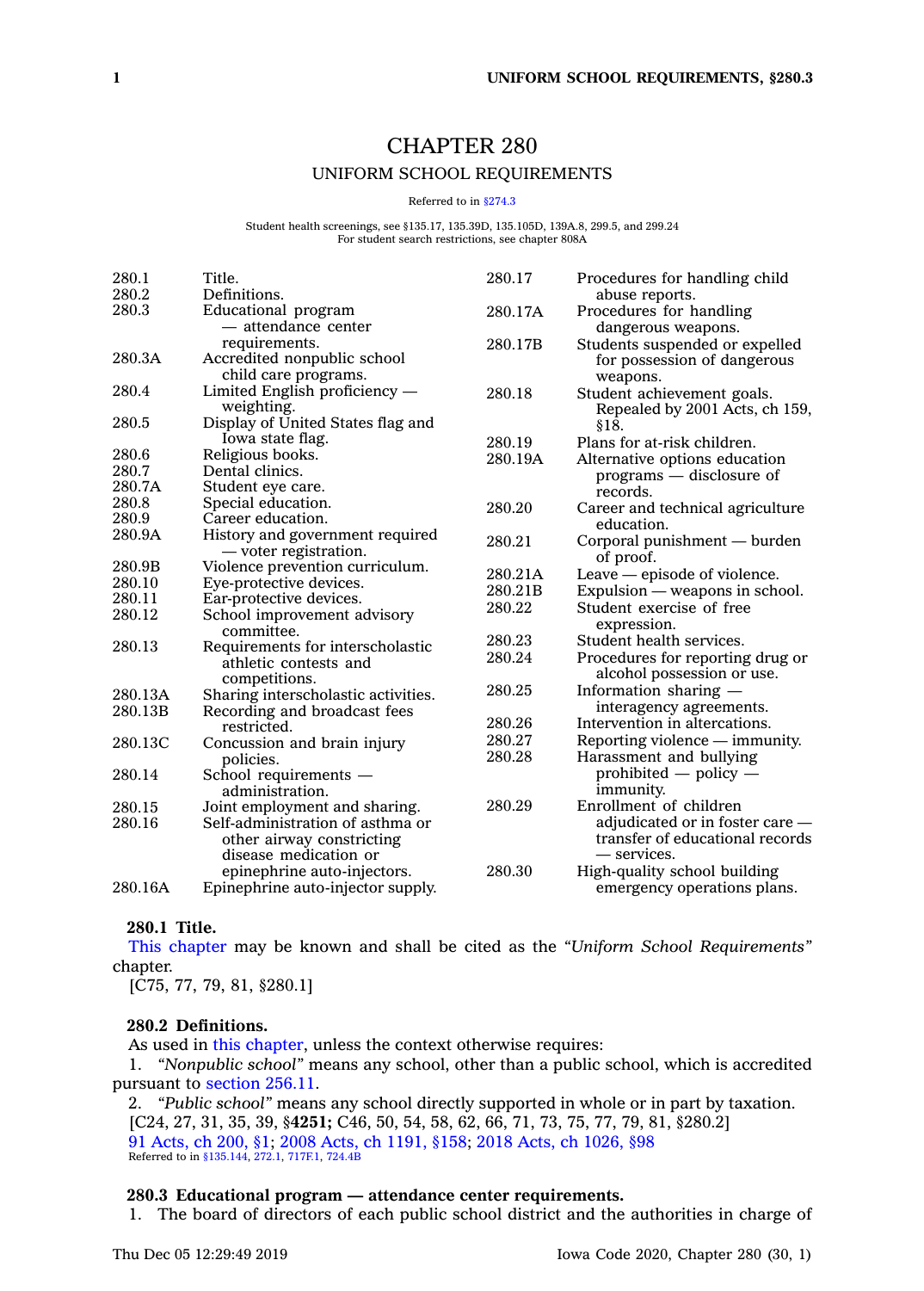each nonpublic school shall prescribe the minimum educational program and an attendance policy which shall require each child to attend school for at least one hundred forty-eight days, to be met by attendance for at least thirty-seven days each school quarter, for the schools under their jurisdictions.

2. The minimum educational program shall be the curriculum set forth in [subsection](https://www.legis.iowa.gov/docs/code/280.3.pdf) 3 of this [section](https://www.legis.iowa.gov/docs/code/280.3.pdf) and section [256.11](https://www.legis.iowa.gov/docs/code/256.11.pdf), except as otherwise provided by law. The board of directors of <sup>a</sup> public school district shall not allow discrimination in any educational program on the basis of race, color, creed, sex, marital status, or place of national origin.

3. The board of directors of each public school district and the authorities in charge of each nonpublic school shall do all of the following:

*a.* Adopt an implementation plan by July 1, 2010, which provides for the adoption of at least one core curriculum subject area each year as established by the state board of education for grades nine through twelve pursuant to section 256.7, [subsection](https://www.legis.iowa.gov/docs/code/256.7.pdf) 26. The core curriculum established for grades nine through twelve by the state board of education pursuant to [section](https://www.legis.iowa.gov/docs/code/256.7.pdf) 256.7, [subsection](https://www.legis.iowa.gov/docs/code/256.7.pdf) 26, shall be fully implemented by each school district and school by July 1, 2012.

*b.* Adopt an implementation plan, by July 1, 2012, which provides for the full implementation of the core curriculum established for kindergarten through grade eight by the state board of education pursuant to section 256.7, [subsection](https://www.legis.iowa.gov/docs/code/256.7.pdf) 26, by the 2014-2015 school year.

4. A nonpublic school which is unable to meet the minimum educational program may request an exemption from the state board of education. The authorities in charge of the nonpublic school shall file with the director of the department of education the names and locations of all schools desiring to be exempted and the names, ages, and post office addresses of all pupils of compulsory school age who are enrolled. The director, subject to the approval of the state board, may exempt the nonpublic school from compliance with the minimum educational program for two school years. When the exemption has once been granted, renewal of the exemption for each succeeding school year may be conditioned by the director, with the approval of the board, upon proof of achievement in the basic skills of arithmetic, the communicative arts of reading, writing, grammar, and spelling, and an understanding of United States history, history of Iowa, and the principles of American government, of the pupils of compulsory school age exempted in the preceding year. Proof of achievement shall be determined on the basis of tests or other means of evaluation prescribed by the director of the department of education with the approval of the state board of education. The testing or evaluation, if required, shall be accomplished prior to submission of the request for renewal of the exemption. Renewal requests shall be filed with the director by April 15 of the school year preceding the school year for which the applicants desire exemption. This [section](https://www.legis.iowa.gov/docs/code/280.3.pdf) shall not apply to schools eligible for exemption under [section](https://www.legis.iowa.gov/docs/code/299.24.pdf) 299.24.

5. The board of directors of each public school district and the authorities in charge of each nonpublic school shall establish and maintain attendance centers based upon the needs of the school age pupils enrolled in the school district or nonpublic school. Public school kindergarten programs shall and public and nonpublic school prekindergarten programs may be provided. In addition, the board of directors or governing authority may include in the educational program of any school such additional courses, subjects, or activities which it deems fit the needs of the pupils.

[C75, 77, 79, 81, §280.3]

85 [Acts,](https://www.legis.iowa.gov/docs/acts/1985/CH0212.pdf) ch 212, §21, 22; 89 [Acts,](https://www.legis.iowa.gov/docs/acts/1989/CH0210.pdf) ch 210, §7; 91 [Acts,](https://www.legis.iowa.gov/docs/acts/1991/CH0200.pdf) ch 200, §2; 2008 Acts, ch [1127,](https://www.legis.iowa.gov/docs/acts/2008/CH1127.pdf) §5

### **280.3A Accredited nonpublic school child care programs.**

Authorities in charge of an accredited nonpublic school may operate or contract for the operation of <sup>a</sup> child care program, as described in [section](https://www.legis.iowa.gov/docs/code/279.49.pdf) 279.49. The provisions of [section](https://www.legis.iowa.gov/docs/code/279.49.pdf) [279.49](https://www.legis.iowa.gov/docs/code/279.49.pdf) as they relate to child care programs of <sup>a</sup> school corporation and its board of directors apply to the child care programs of the accredited nonpublic school and the authority in charge.

94 Acts, ch [1175,](https://www.legis.iowa.gov/docs/acts/94/CH1175.pdf) §9; 99 [Acts,](https://www.legis.iowa.gov/docs/acts/99/CH0192.pdf) ch 192, §33; 2015 [Acts,](https://www.legis.iowa.gov/docs/acts/2015/CH0088.pdf) ch 88, §4, 5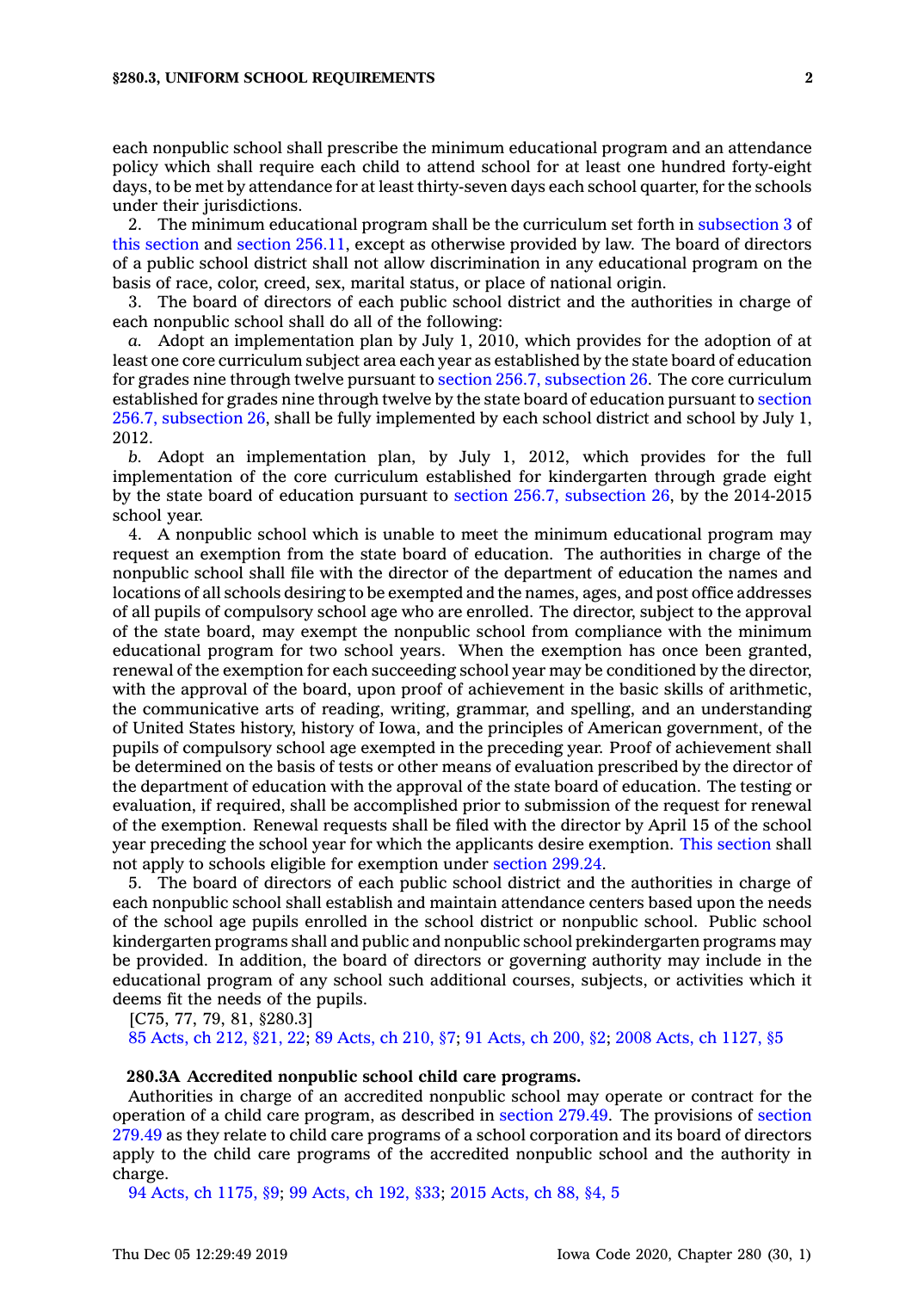# **280.4 Limited English proficiency — weighting.**

1. The medium of instruction in all secular subjects taught in both public and nonpublic schools shall be the English language, except when the use of <sup>a</sup> world language is deemed appropriate in the teaching of any subject or when the student is limited English proficient. When the student is limited English proficient, both public and nonpublic schools shall provide special instruction, which shall include but need not be limited to either instruction in English as <sup>a</sup> second language or transitional bilingual instruction until the student is fully English proficient or demonstrates <sup>a</sup> functional ability to speak, read, write, and understand the English language. As used in this [section](https://www.legis.iowa.gov/docs/code/280.4.pdf), *"limited English proficient"* means <sup>a</sup> student's language background is in <sup>a</sup> language other than English, and the student's proficiency in English is such that the probability of the student's academic success in an English-only classroom is below that of an academically successful peer with an English language background. *"Fully English proficient"* means <sup>a</sup> student who is able to read, understand, write, and speak the English language and to use English to ask questions, to understand teachers and reading materials, to test ideas, and to challenge what is being asked in the classroom.

2. The department of education shall adopt rules relating to the identification of limited English proficient students who require special instruction under this [section](https://www.legis.iowa.gov/docs/code/280.4.pdf) and to application procedures for funds available under this [section](https://www.legis.iowa.gov/docs/code/280.4.pdf).

3. *a.* In order to provide funds for the excess costs of instruction of limited English proficient students specified in paragraph *"b"* above the costs of instruction of pupils in <sup>a</sup> regular curriculum, students identified as limited English proficient shall be assigned an additional weighting of twenty-two hundredths, and that weighting shall be included in the weighted enrollment of the school district of residence for <sup>a</sup> period not exceeding five years. However, the school budget review committee may grant supplemental aid or <sup>a</sup> modified supplemental amount to <sup>a</sup> school district to continue funding <sup>a</sup> program for students after the expiration of the five-year period.

*b.* For students first determined to be limited English proficient for <sup>a</sup> budget year beginning on or after July 1, 2010, the additional weighting provided under paragraph *"a"* shall be included in the weighted enrollment of the school district of residence for <sup>a</sup> cumulative period of time not exceeding five years beginning with the budget year for which the student was first determined to be limited English proficient. The five years of eligibility for the additional weighting need not be consecutive and <sup>a</sup> student's eligibility for the additional weighting is transferable to another district of residence.

[C24, 27, 31, 35, 39, §**4254;** C46, 50, 54, 58, 62, 66, 71, 73, §280.5; C75, 77, 79, 81, §280.4; 82 Acts, ch [1260,](https://www.legis.iowa.gov/docs/acts/1982/CH1260.pdf) §48]

87 [Acts,](https://www.legis.iowa.gov/docs/acts/87/CH0224.pdf) ch 224, §52; 89 [Acts,](https://www.legis.iowa.gov/docs/acts/89/CH0135.pdf) ch 135, §80; 91 [Acts,](https://www.legis.iowa.gov/docs/acts/91/CH0193.pdf) ch 193, §2; 93 [Acts,](https://www.legis.iowa.gov/docs/acts/93/CH0127.pdf) ch 127, §3; 2002 [Acts,](https://www.legis.iowa.gov/docs/acts/2002/CH1114.pdf) ch [1114,](https://www.legis.iowa.gov/docs/acts/2002/CH1114.pdf) §1; 2006 Acts, ch [1182,](https://www.legis.iowa.gov/docs/acts/2006/CH1182.pdf) §44, 54; 2013 [Acts,](https://www.legis.iowa.gov/docs/acts/2013/CH0121.pdf) ch 121, §41, 42; 2013 [Acts,](https://www.legis.iowa.gov/docs/acts/2013/CH0140.pdf) ch 140, §90; 2014 Acts, ch [1135,](https://www.legis.iowa.gov/docs/acts/2014/CH1135.pdf) §24; 2018 Acts, ch [1083,](https://www.legis.iowa.gov/docs/acts/2018/CH1083.pdf) §3

Referred to in [§256F.3](https://www.legis.iowa.gov/docs/code/256F.3.pdf), [257.31](https://www.legis.iowa.gov/docs/code/257.31.pdf), [282.18](https://www.legis.iowa.gov/docs/code/282.18.pdf)

# **280.5 Display of United States flag and Iowa state flag.**

The board of directors of each public school district and the authorities in charge of each nonpublic school shall provide and maintain <sup>a</sup> suitable flagstaff on each school site under its control, and the United States flag and the Iowa state flag shall be raised on all school days when weather conditions are suitable.

[S13, §2804-a, -b; C24, 27, 31, 35, 39, §**4253;** C46, 50, 54, 58, 62, 66, 71, 73, §280.4; C75, 77, 79, 81, §280.5]

<sup>95</sup> [Acts,](https://www.legis.iowa.gov/docs/acts/1995/CH0001.pdf) ch 1, §4 Display of flags on public buildings, §1B.3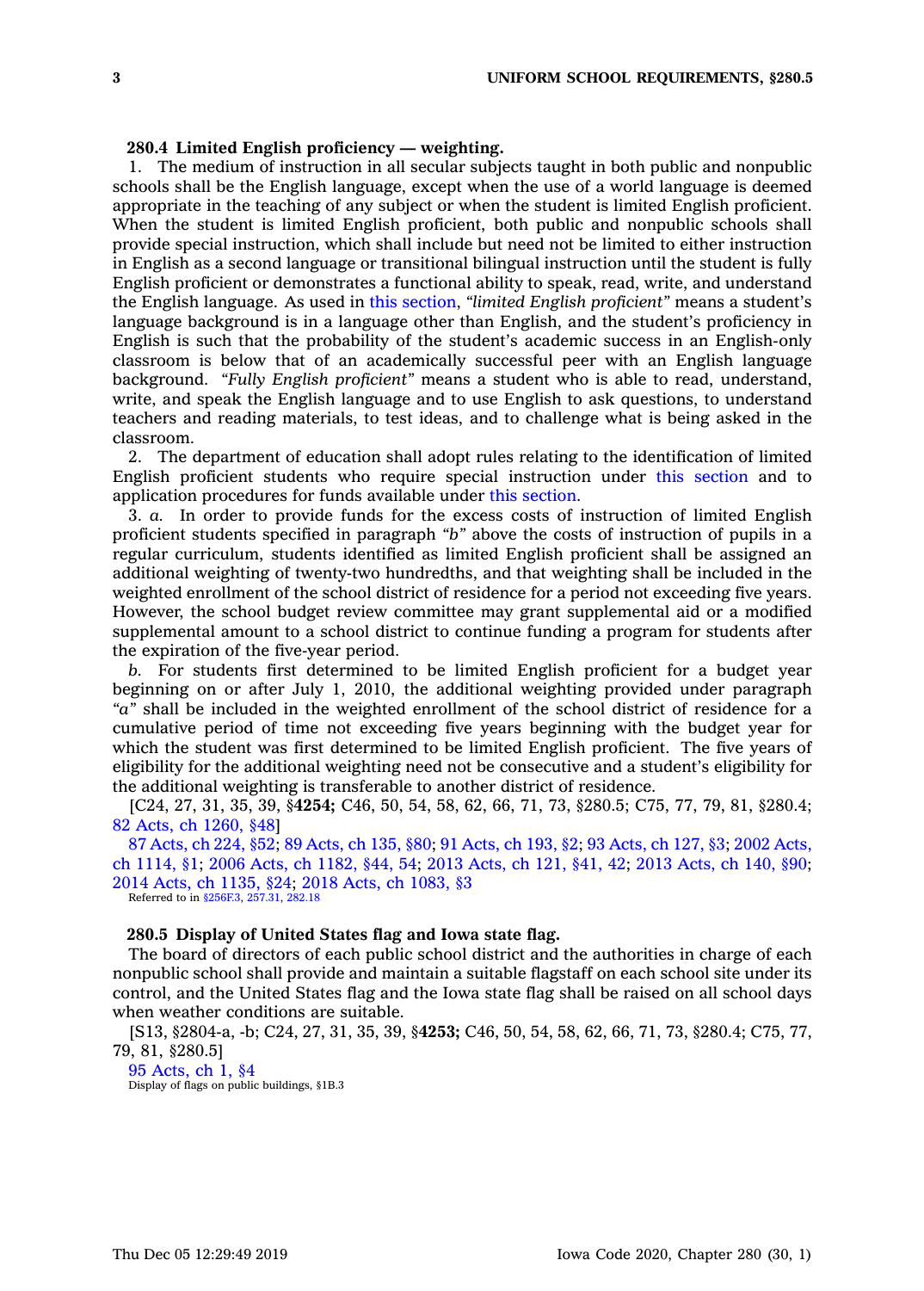#### **280.6 Religious books.**

Religious books such as the Bible, the Torah, and the Koran shall not be excluded from any public school or institution in the state, nor shall any child be required to read such religious books contrary to the wishes of the child's parent or guardian.

[R60, §2119; C73, §1764; C97, §2805; C24, 27, 31, 35, 39, §**4258;** C46, 50, 54, 58, 62, 66, 71, 73, §280.9; C75, 77, 79, 81, §280.6]

#### **280.7 Dental clinics.**

Boards of directors in all public school districts may establish and maintain dental clinics for children and offer courses of instruction on mouth hygiene. The boards may employ such legally qualified dentists and dental hygienists as may be necessary to accomplish the purpose of this [section](https://www.legis.iowa.gov/docs/code/280.7.pdf). The cost of the dental clinic shall be paid from the general fund.

[C24, 27, 31, 35, 39, §**4260;** C46, 50, 54, 58, 62, 66, 71, 73, §280.11; C75, 77, 79, 81, §280.7]

#### **280.7A Student eye care.**

1. A parent or guardian who registers <sup>a</sup> child for kindergarten or <sup>a</sup> preschool program shall be given <sup>a</sup> student vision card provided by the Iowa optometric association and as approved by the department of education with <sup>a</sup> goal of every child receiving an eye examination by age seven, as needed.

2. School districts may encourage <sup>a</sup> student to receive an eye examination by <sup>a</sup> licensed ophthalmologist or optometrist prior to the student receiving special education services pursuant to [chapter](https://www.legis.iowa.gov/docs/code//256B.pdf) 256B. The eye examination is not <sup>a</sup> requirement for <sup>a</sup> student to receive special education services. A parent or guardian shall be responsible for ensuring that <sup>a</sup> student receives an eye examination pursuant to this [section](https://www.legis.iowa.gov/docs/code/280.7A.pdf).

3. Area education agencies, pursuant to [section](https://www.legis.iowa.gov/docs/code/273.3.pdf) 273.3, shall make every effort to provide, in collaboration with local community organizations, vision screening services to children ages two through four.

2008 Acts, ch [1100,](https://www.legis.iowa.gov/docs/acts/2008/CH1100.pdf) §1, 2 See also §135.39D

#### **280.8 Special education.**

The board of directors of each public school district shall make adequate educational provisions for each resident child requiring special education appropriate to the nature and severity of the child's disability pursuant to rules promulgated by the department under the provisions of [chapters](https://www.legis.iowa.gov/docs/code//256B.pdf) 256B and [273](https://www.legis.iowa.gov/docs/code//273.pdf).

[C71, 73, §280.22; C75, 77, 79, 81, §280.8] 96 Acts, ch [1129,](https://www.legis.iowa.gov/docs/acts/1996/CH1129.pdf) §75

### **280.9 Career education.**

1. The board of directors of each local public school district and the authorities in charge of each nonpublic school shall incorporate into the educational program, in accordance with section 256.7, [subsection](https://www.legis.iowa.gov/docs/code/256.7.pdf) 21, paragraph *"a"*, the total concept of career education to enable students to become familiar with the values of <sup>a</sup> work-oriented society. Curricular and cocurricular teaching-learning experiences from the prekindergarten level through grade twelve shall be provided for all students currently enrolled in order to develop an understanding that employment may be meaningful and satisfying. However, career education does not mean <sup>a</sup> separate career and technical education program is required. A career and technical education program includes units or partial units in subjects which have as their purpose to equip students with marketable skills.

2. Essential elements in career education shall include but not be limited to:

*a.* Awareness of self in relation to others and the needs of society.

*b.* Exploration of employment opportunities and experience in personal decision making.

*c.* Experiences which will help students to integrate work values and work skills into their lives.

[C75, 77, 79, 81, §280.9] 2001 [Acts,](https://www.legis.iowa.gov/docs/acts/2001/CH0159.pdf) ch 159, §12; 2009 [Acts,](https://www.legis.iowa.gov/docs/acts/2009/CH0041.pdf) ch 41, §263; 2016 Acts, ch [1108,](https://www.legis.iowa.gov/docs/acts/2016/CH1108.pdf) §63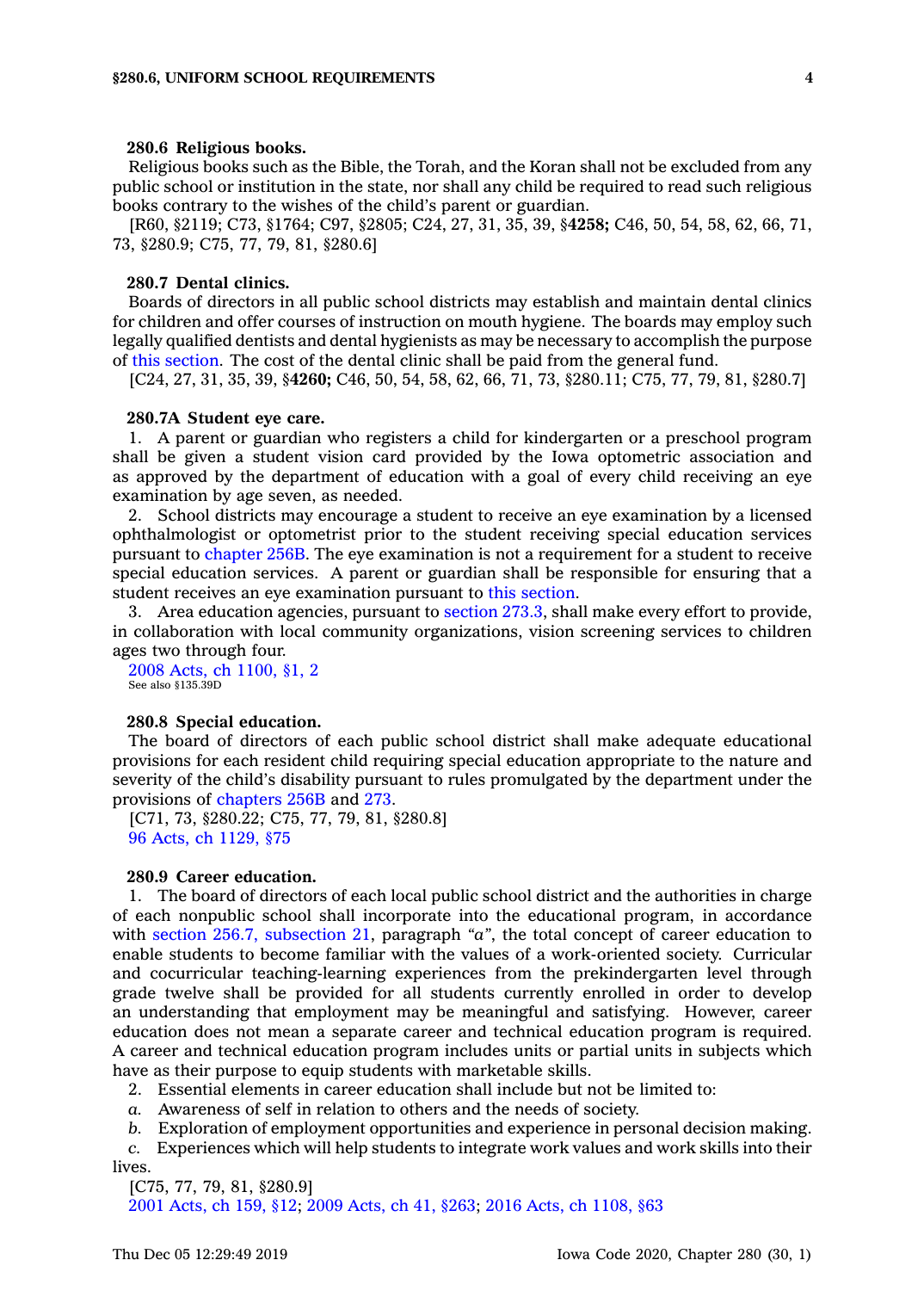# **280.9A History and government required — voter registration.**

1. The board of directors of each local public school district and the authorities in charge of each nonpublic school shall require that all students in grades nine through twelve complete, as <sup>a</sup> condition of graduation, instruction in American history and the governments of Iowa and the United States, including instruction in voting statutes and procedures, voter registration requirements, the use of paper ballots and voting systems in the election process, and the method of acquiring and casting an absentee ballot.

2. The county auditor, upon request and at <sup>a</sup> site chosen by the county auditor, shall make available to schools within the county voting equipment or sample ballots that are generally used within the county, at times when this equipment or sample ballots are not in use for their recognized purpose.

3. At least twice during each school year, the board of directors of each local public school district operating <sup>a</sup> high school and the authorities in charge of each accredited nonpublic school operating <sup>a</sup> high school shall offer the opportunity to register to vote to each student who is at least seventeen years of age, as required by [section](https://www.legis.iowa.gov/docs/code/48A.23.pdf) 48A.23.

88 Acts, ch [1129,](https://www.legis.iowa.gov/docs/acts/88/CH1129.pdf) §1; 90 Acts, ch [1238,](https://www.legis.iowa.gov/docs/acts/90/CH1238.pdf) §38; 94 Acts, ch [1169,](https://www.legis.iowa.gov/docs/acts/94/CH1169.pdf) §57; 2008 Acts, ch [1031,](https://www.legis.iowa.gov/docs/acts/2008/CH1031.pdf) §45; 2009 [Acts,](https://www.legis.iowa.gov/docs/acts/2009/CH0057.pdf) ch 57, §78; 2017 [Acts,](https://www.legis.iowa.gov/docs/acts/2017/CH0110.pdf) ch 110, §62, 64

Referred to in [§256.11](https://www.legis.iowa.gov/docs/code/256.11.pdf), [331.502](https://www.legis.iowa.gov/docs/code/331.502.pdf)

# **280.9B Violence prevention curriculum.**

The department of education shall develop <sup>a</sup> statewide violence prevention program based on law-related education. The department shall contract with <sup>a</sup> law-related education agency that serves the state and provides <sup>a</sup> comprehensive plan to develop violence prevention curricula for grades kindergarten through twelve, provide training to teachers and school administrators on violence prevention, and develop school-community partnerships for violence prevention.

94 Acts, ch [1172,](https://www.legis.iowa.gov/docs/acts/1994/CH1172.pdf) §29

#### **280.10 Eye-protective devices.**

1. *a.* Every student and teacher in any public or nonpublic school shall wear industrial quality eye-protective devices at all times while participating, and while in <sup>a</sup> room or other enclosed area where others are participating, in any phase or activity of <sup>a</sup> course which may subject the student or teacher to the risk or hazard of eye injury from the materials or processes used in any of the following courses:

(1) Career and technical education programs or laboratories involving experience with any of the following:

(a) Hot molten metals.

(b) Milling, sawing, turning, shaping, cutting, grinding, or stamping of any solid materials.

- (c) Heat treatment, tempering, or kiln firing of any metal or other materials.
- (d) Gas or electric arc welding.
- (e) Repair or servicing of any vehicle while in the shop.
- (f) Caustic or explosive materials.

(2) Chemical or combined chemical-physical laboratories involving caustic or explosive chemicals or hot liquids or solids when risk is involved.

*b.* Visitors to such shops and laboratories shall be furnished with and required to wear the necessary safety devices while such programs are in progress.

2. It shall be the duty of the teacher or other person supervising the students in said courses to see that the above requirements are complied with. Any student failing to comply with such requirements may be temporarily suspended from participation in the course and the registration of <sup>a</sup> student for the course may be canceled for willful, flagrant, or repeated failure to observe the above requirements.

3. The board of directors of each local public school district and the authorities in charge of each nonpublic school shall provide the safety devices required herein. Such devices may be paid for from the general fund, but the board may require students and teachers to pay for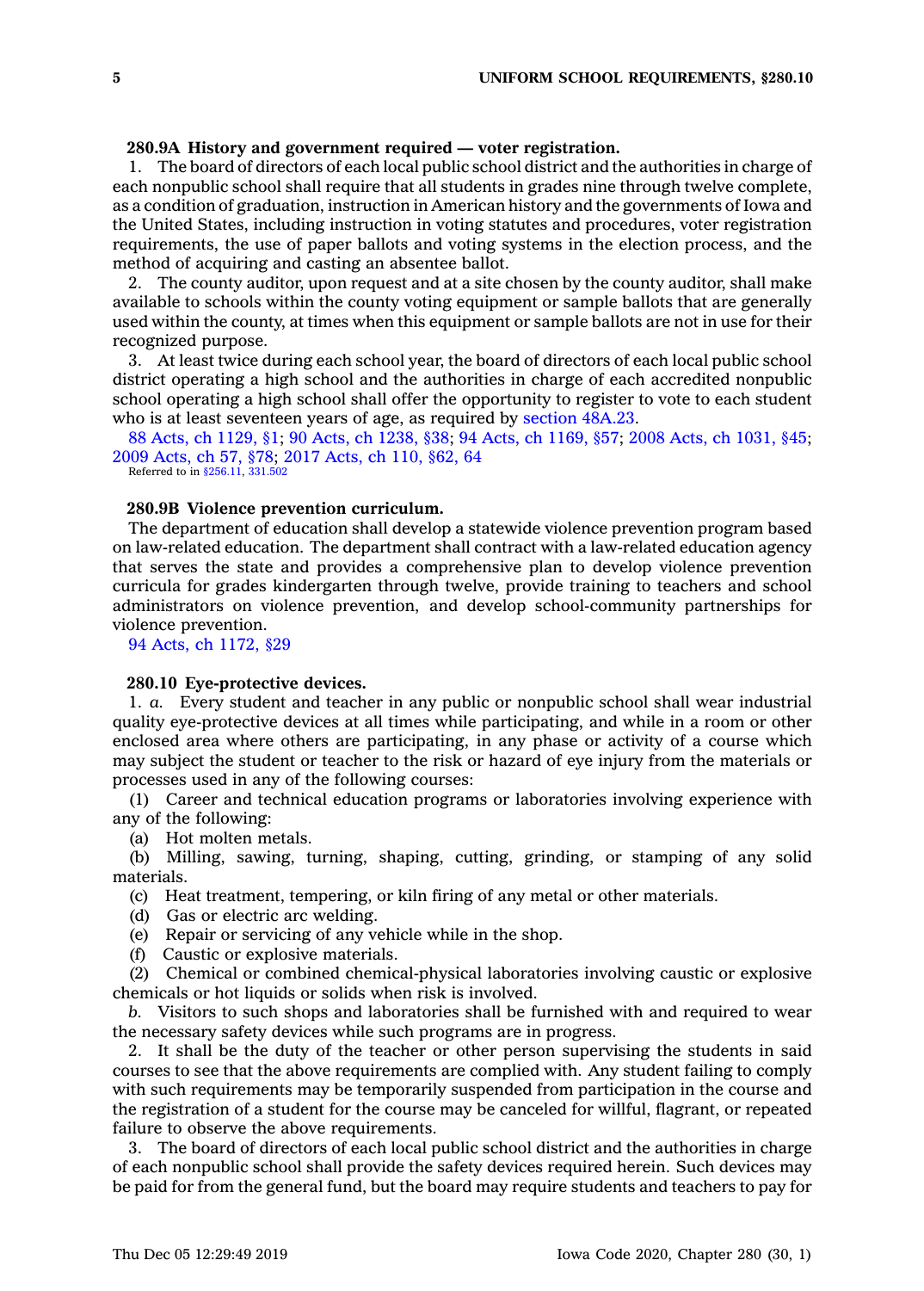the safety devices and shall make them available to students and teachers at no more than the actual cost to the district or school.

4. *"Industrial quality eye-protective devices"*, as used in this [section](https://www.legis.iowa.gov/docs/code/280.10.pdf), means devices meeting American national standard practice for occupational and educational eye and face protection promulgated by the American national standards institute, inc.

[C66, 71, 73, §280.20; C75, 77, 79, 81, §280.10]

2009 [Acts,](https://www.legis.iowa.gov/docs/acts/2009/CH0041.pdf) ch 41, §249; 2013 [Acts,](https://www.legis.iowa.gov/docs/acts/2013/CH0030.pdf) ch 30, §67; 2016 Acts, ch [1108,](https://www.legis.iowa.gov/docs/acts/2016/CH1108.pdf) §64

#### **280.11 Ear-protective devices.**

1. Every student and teacher in any public or nonpublic school shall wear industrial quality ear-protective devices while the student or teacher is participating in any phase or activity of <sup>a</sup> course which may subject the student or teacher to the risk or hazard of hearing loss from noise in processes or procedures used in career and technical education programs or laboratories involving experiences with any of the following:

- *a.* Milling, sawing, turning, shaping, cutting, grinding, or stamping of any solid materials.
- *b.* Kiln firing of any metal or other materials.
- *c.* Electric arc welding.
- *d.* Repair or servicing of any vehicle while in shop.
- *e.* Static tests, maintenance or repair of internal combustion engines.
- *f.* Letter press, paper folders, monotype.

2. It shall be the duty of the teacher or other person supervising the students in said courses to see that the above requirements are complied with. Any student failing to comply with such requirements may be temporarily suspended from participation in the course and the registration of <sup>a</sup> student for the course may be canceled for willful, flagrant or repeated failure to observe the above requirements.

3. The board of directors of each local public school district and the authorities in charge of each nonpublic school shall provide the safety devices required in this [section](https://www.legis.iowa.gov/docs/code/280.11.pdf). Such devices may be paid for from the general fund, but the board may require students and teachers to pay for the safety devices and shall make them available to students and teachers at no more than the actual cost to the district or school.

4. *a. "Industrial quality ear-protective devices"*, as used in this [section](https://www.legis.iowa.gov/docs/code/280.11.pdf), means devices meeting the American national standard for measurement of the real-ear attenuation of ear protectors at threshold promulgated by the American national standards institute, inc.

*b. "Noise"* as used in this [section](https://www.legis.iowa.gov/docs/code/280.11.pdf), means <sup>a</sup> noise level that meets or exceeds damage-risk criteria established by the present standard for occupational noise exposure established by the federal occupational safety and health administration.

[C75, 77, 79, 81, §280.11]

99 [Acts,](https://www.legis.iowa.gov/docs/acts/99/CH0096.pdf) ch 96, §28; 2013 [Acts,](https://www.legis.iowa.gov/docs/acts/2013/CH0090.pdf) ch 90, §69; 2016 Acts, ch [1108,](https://www.legis.iowa.gov/docs/acts/2016/CH1108.pdf) §65

#### **280.12 School improvement advisory committee.**

The board of directors of each public school district and the authorities in charge of each nonpublic school shall do the following:

1. Appoint <sup>a</sup> school improvement advisory committee to make recommendations to the board or authorities. The advisory committee shall consist of members representing students, parents, teachers, administrators, and representatives from the local community, which may include representatives of business, industry, labor, community agencies, higher education, or other community constituents. To the extent possible, committee membership shall have balanced representation with regard to race, gender, national origin, and disability.

2. Utilize the recommendations from the school improvement advisory committee to determine the following:

- *a.* Major educational needs.
- *b.* Student learning goals.

*c.* Long-range and annual improvement goals that include, but are not limited to, the state indicators that address reading, mathematics, and science achievement.

- *d.* Desired levels of student performance.
- *e.* Progress toward meeting the goals set out in paragraphs *"b"* through *"d"*.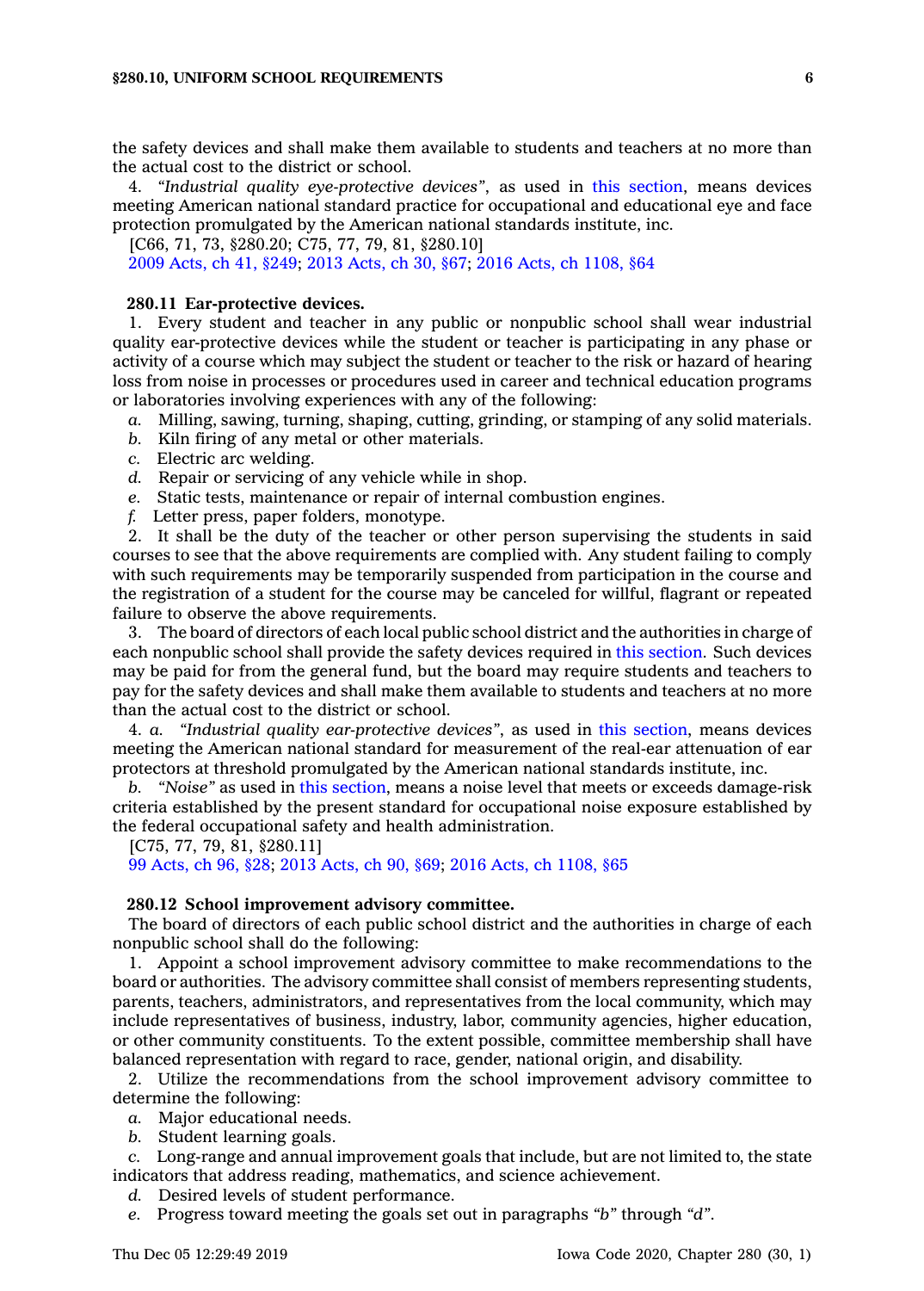*f.* Harassment or bullying prevention goals, programs, training, and other initiatives.

3. Consider recommendations from the school improvement advisory committee to infuse character education into the educational program.

[C75, 77, 79, 81, §280.12] 85 [Acts,](https://www.legis.iowa.gov/docs/acts/1985/CH0212.pdf) ch 212, §8; 2001 [Acts,](https://www.legis.iowa.gov/docs/acts/2001/CH0159.pdf) ch 159, §13; 2003 [Acts,](https://www.legis.iowa.gov/docs/acts/2003/CH0027.pdf) ch 27, §2; 2007 [Acts,](https://www.legis.iowa.gov/docs/acts/2007/CH0009.pdf) ch 9, §1 Referred to in [§256.11](https://www.legis.iowa.gov/docs/code/256.11.pdf)

#### **280.13 Requirements for interscholastic athletic contests and competitions.**

A public school shall not participate in or allow students representing <sup>a</sup> public school to participate in any extracurricular interscholastic athletic contest or competition which is sponsored or administered by an organization as defined in this [section](https://www.legis.iowa.gov/docs/code/280.13.pdf), unless the organization is registered with the department of education, files financial statements with the department in the form and at the intervals prescribed by the director of the department of education, and is in compliance with rules which the state board of education adopts for the proper administration, supervision, operation, adoption of eligibility requirements, and scheduling of extracurricular interscholastic athletic contests and competitions and the organizations. For the purposes of this [section](https://www.legis.iowa.gov/docs/code/280.13.pdf) *"organization"* means <sup>a</sup> corporation, association, or organization which has as one of its primary purposes the sponsoring or administration of extracurricular interscholastic athletic contests or competitions, but does not include an agency of this state, <sup>a</sup> public or private school or school board, or an athletic conference or other association whose interscholastic contests or competitions do not include more than twenty-four schools.

[C66, 71, 73, §257.25(10); C75, 77, 79, 81, §280.13] 85 [Acts,](https://www.legis.iowa.gov/docs/acts/1985/CH0212.pdf) ch 212, §24; 86 Acts, ch 1245, [§1468](https://www.legis.iowa.gov/docs/acts/1986/CH1245.pdf); 93 [Acts,](https://www.legis.iowa.gov/docs/acts/1993/CH0101.pdf) ch 101, §204 Referred to in [§256.46](https://www.legis.iowa.gov/docs/code/256.46.pdf), [279.19B](https://www.legis.iowa.gov/docs/code/279.19B.pdf), [280.13A](https://www.legis.iowa.gov/docs/code/280.13A.pdf), [298A.8](https://www.legis.iowa.gov/docs/code/298A.8.pdf)

### **280.13A Sharing interscholastic activities.**

1. If <sup>a</sup> school district or nonpublic school does not provide an interscholastic activity for its students, the board of directors of that school district or the authorities in charge of the nonpublic school may complete an agreement with another school district or nonpublic school to provide for the eligibility of its students in interscholastic activities provided by that other school district or nonpublic school. A copy of each agreement completed under [this](https://www.legis.iowa.gov/docs/code/280.13A.pdf) [section](https://www.legis.iowa.gov/docs/code/280.13A.pdf) shall be filed with the appropriate organization as organization is defined in [section](https://www.legis.iowa.gov/docs/code/280.13.pdf) [280.13](https://www.legis.iowa.gov/docs/code/280.13.pdf) not later than April 30 of the school year preceding the school year in which the agreement takes effect, unless an exception is granted by the organization for good cause. An agreement completed under this [section](https://www.legis.iowa.gov/docs/code/280.13A.pdf) shall be deemed approved unless denied by the governing organization within ten days after its receipt. A governing organization shall determine whether an agreement would substantially prejudice the interscholastic activities of other schools. An agreement denied by <sup>a</sup> governing organization under this [section](https://www.legis.iowa.gov/docs/code/280.13A.pdf) may be appealed to the state board of education under [chapter](https://www.legis.iowa.gov/docs/code//290.pdf) 290.

2. For the purpose of this [section](https://www.legis.iowa.gov/docs/code/280.13A.pdf), *"substantial prejudice"* includes but is not limited to situations where shared interscholastic activities may result in an unfair domination of an interscholastic activity or substantial disruption of activity classifications and management.

3. It is not necessary that school districts that are parties to an agreement under [this](https://www.legis.iowa.gov/docs/code/280.13A.pdf) [section](https://www.legis.iowa.gov/docs/code/280.13A.pdf) must be engaged in sharing academic programming and receiving supplementary weighting under [section](https://www.legis.iowa.gov/docs/code/257.11.pdf) 257.11.

87 [Acts,](https://www.legis.iowa.gov/docs/acts/87/CH0224.pdf) ch 224, §53; 88 Acts, ch [1134,](https://www.legis.iowa.gov/docs/acts/88/CH1134.pdf) §62; 89 [Acts,](https://www.legis.iowa.gov/docs/acts/89/CH0135.pdf) ch 135, §81; 2002 Acts, ch [1129,](https://www.legis.iowa.gov/docs/acts/2002/CH1129.pdf) §3; 2017 [Acts,](https://www.legis.iowa.gov/docs/acts/2017/CH0054.pdf) ch 54, §76

### **280.13B Recording and broadcast fees restricted.**

The Iowa high school athletic association or its successor organization, and the Iowa girls high school athletic union or its successor organization, shall not assess <sup>a</sup> charge for the retransmission of an audio-visual recording of <sup>a</sup> high school athletic tournament contest or event if the retransmission does not occur earlier than twenty-four hours after the starting time of the live athletic contest or event.

96 Acts, ch [1190,](https://www.legis.iowa.gov/docs/acts/96/CH1190.pdf) §1; 2013 [Acts,](https://www.legis.iowa.gov/docs/acts/2013/CH0090.pdf) ch 90, §70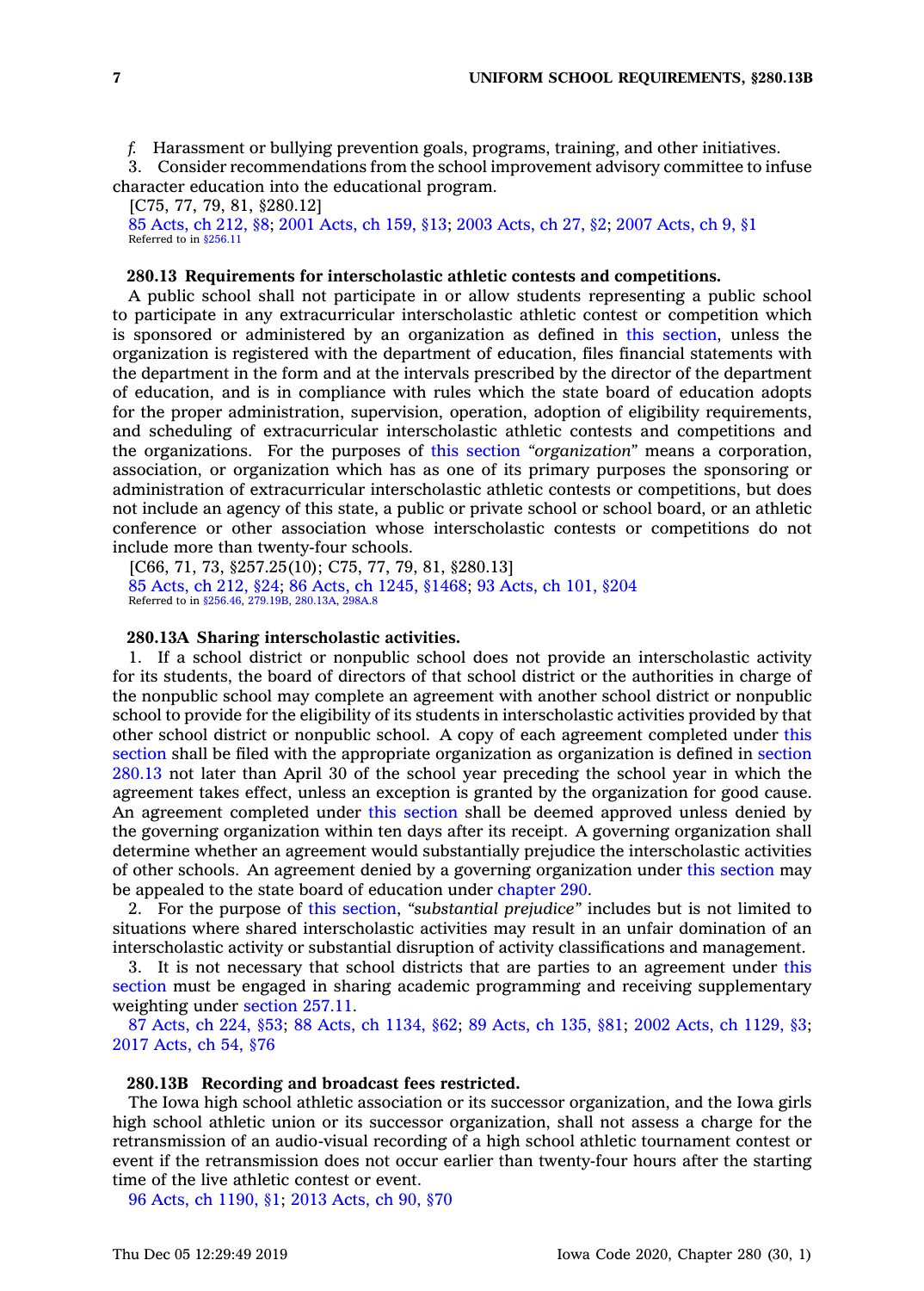#### **280.13C Concussion and brain injury policies.**

1. *Legislative findings.* The general assembly finds and declares all of the following:

*a.* Concussions are one of the most commonly reported injuries in children and adolescents who participate in sports and recreational activities. A concussion is caused by <sup>a</sup> blow or motion to the head or body that causes the brain to move rapidly inside the skull. The risk of catastrophic injuries or death is significant when <sup>a</sup> concussion or head injury is not properly evaluated and managed.

*b.* Concussions are <sup>a</sup> type of brain injury that can range from mild to severe and can disrupt the way the brain normally works. Concussions can occur in any organized or unorganized sport or recreational activity and can result from <sup>a</sup> fall or from players colliding with each other, the ground, or with obstacles. Concussions can occur with or without loss of consciousness, but the vast majority of concussions occur without loss of consciousness.

*c.* Continuing to play with <sup>a</sup> concussion or symptoms of <sup>a</sup> brain injury leaves <sup>a</sup> young athlete especially vulnerable to greater injury and even death. The general assembly recognizes that, despite having generally recognized return-to-play standards for concussions and head injuries, some affected youth athletes are prematurely returned to play or expected to learn at full capability, resulting in prolonged symptoms, actual or potential physical injury, or death to youth athletes in this state.

*d.* A concussion can impair not only the physical abilities of <sup>a</sup> student athlete, but can also affect how <sup>a</sup> student athlete thinks, acts, feels, and learns. A student athlete who has sustained <sup>a</sup> concussion may need informal or formal adjustments, accommodations, modifications of curriculum, and monitoring by medical or educational staff until the student is fully recovered.

2. *Definitions.* For the purposes of this [section](https://www.legis.iowa.gov/docs/code/280.13C.pdf):

*a. "Contest"* means an interscholastic athletic game or competition.

*b. "Contest official"* means <sup>a</sup> referee, umpire, judge, or other official in an athletic contest who is registered with the Iowa high school athletic association or the Iowa girls high school athletic union.

*c. "Emergency medical care provider"* means the same as defined in [section](https://www.legis.iowa.gov/docs/code/147A.1.pdf) 147A.1.

*d. "Extracurricular interscholastic activity"* means any dance or cheerleading activity or extracurricular interscholastic activity, contest, or practice governed by the Iowa high school athletic association or the Iowa girls high school athletic union that is <sup>a</sup> contact or limited contact activity as identified by the American academy of pediatrics.

*e. "Licensed health care provider"* means <sup>a</sup> physician, physician assistant, chiropractor, advanced registered nurse practitioner, nurse, physical therapist, or athletic trainer licensed by <sup>a</sup> board designated under [section](https://www.legis.iowa.gov/docs/code/147.13.pdf) 147.13.

3. *Training.*

*a.* The department of public health, Iowa high school athletic association, and the Iowa girls high school athletic union shall work together to develop training materials and courses regarding concussions and brain injuries, including training regarding evaluation, prevention, symptoms, risks, and long-term effects of concussions and brain injuries. Each coach or contest official shall complete such training at least every two years.

*b.* Individuals required to complete training pursuant to this [subsection](https://www.legis.iowa.gov/docs/code/280.13C.pdf) shall submit proof of such completion to the Iowa high school athletic association or the Iowa girls high school athletic union, as applicable.

4. *Guidelines and information sheet.*

*a.* The department of public health, Iowa high school athletic association, and the Iowa girls high school athletic union shall work together to distribute the guidelines of the centers for disease control and prevention of the United States department of health and human services and other pertinent information to inform and educate coaches, students, and the parents and guardians of students of the risks, signs, symptoms, and behaviors consistent with <sup>a</sup> concussion or brain injury, including the danger of continuing to participate in extracurricular interscholastic activities after suffering <sup>a</sup> concussion or brain injury and their responsibility to report such signs, symptoms, and behaviors if they occur.

*b.* For school years beginning on or after July 1, 2018, each school district and nonpublic school shall provide to the parent or guardian of each student in grades seven through twelve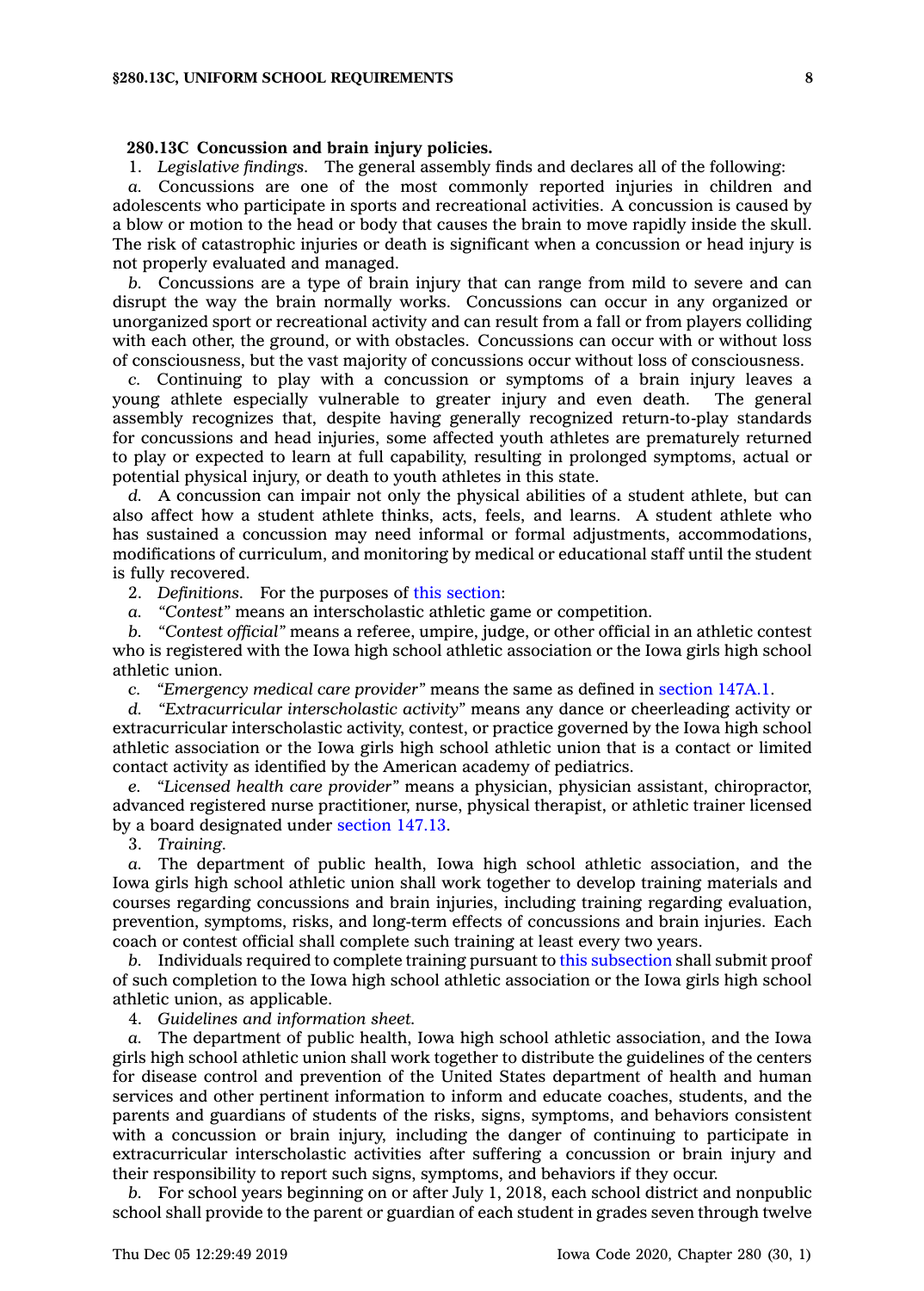<sup>a</sup> concussion and brain injury information sheet, as provided by the department of public health, the Iowa high school athletic association, and the Iowa girls high school athletic union. The student and the student's parent or guardian shall sign and return <sup>a</sup> copy of the concussion and brain injury information sheet to the student's school prior to the student's participation in any extracurricular interscholastic activity.

5. *Removal from participation.*

*a.* If <sup>a</sup> student's coach, contest official, or licensed health care provider or an emergency medical care provider observes signs, symptoms, or behaviors consistent with <sup>a</sup> concussion or brain injury in an extracurricular interscholastic activity, the student shall be immediately removed from participation.

*b.* A student who has been removed from participation shall not recommence such participation or participate in any dance or cheerleading activity or activity, contest, or practice governed by the Iowa high school athletic association or the Iowa girls high school athletic union until the student has been evaluated by <sup>a</sup> licensed health care provider trained in the evaluation and management of concussions and other brain injuries and the student has received written clearance to return to or commence participation from <sup>a</sup> licensed health care provider.

6. *Return-to-play protocol and return-to-learn plans.*

*a.* The department of public health, in cooperation with the Iowa high school athletic association and the Iowa girls high school athletic union, shall develop <sup>a</sup> return-to-play protocol based on peer-reviewed scientific evidence consistent with the guidelines of the centers for disease control and prevention of the United States department of health and human services, for <sup>a</sup> student's return to participation in any extracurricular interscholastic activity after showing signs, symptoms, or behaviors consistent with <sup>a</sup> concussion or brain injury. The department of public health shall adopt the return-to-play protocol by rule pursuant to [chapter](https://www.legis.iowa.gov/docs/code//17A.pdf) 17A. The board of directors of each school district and the authorities in charge of each accredited nonpublic school with enrolled students who participate in an extracurricular interscholastic activity which is <sup>a</sup> contest in grades seven through twelve shall adopt such protocol by July 1, 2019.

*b.* Personnel of <sup>a</sup> school district or accredited nonpublic school with enrolled students who participate in an extracurricular interscholastic activity which is <sup>a</sup> contest in grades seven through twelve shall develop <sup>a</sup> return-to-learn plan based on guidance developed by the brain injury association of America in cooperation with <sup>a</sup> student removed from participation in an extracurricular interscholastic activity and diagnosed with <sup>a</sup> concussion or brain injury, the student's parent or guardian, and the student's licensed health care provider to accommodate the student as the student returns to the classroom.

7. *Protective gear.* For school budget years beginning on or after July 1, 2018, the board of directors of each school district and the authorities in charge of each accredited nonpublic school with enrolled students who participate in an extracurricular interscholastic activity which is <sup>a</sup> contest in grades seven through twelve shall provide students participating in such contests with any protective gear, including but not limited to helmets and pads required for the activity by law, by the rules for such contests, or by Iowa high school athletic association or Iowa girls high school athletic union guidelines. However, an individual student is responsible for other protective gear that the individual student needs but that is not required for participation in the contest as provided in this [subsection](https://www.legis.iowa.gov/docs/code/280.13C.pdf).

8. *Liability.*

*a.* A school district or accredited nonpublic school that adopts and follows the protocol required by this [section](https://www.legis.iowa.gov/docs/code/280.13C.pdf) and provides an emergency medical care provider or <sup>a</sup> licensed health care provider at <sup>a</sup> contest that is <sup>a</sup> contact or limited contact activity as identified by the American academy of pediatrics shall not be liable for any claim for injuries or damages based upon the actions or inactions of the emergency medical care provider or the licensed health care provider present at the contest at the request of the school district or accredited nonpublic school so long as the emergency medical care provider or the licensed health care provider acts reasonably and in good faith and in the best interest of the student athlete and without undue influence of the school district or accredited nonpublic school or coaching staff employed by the school district or accredited nonpublic school. A school district or accredited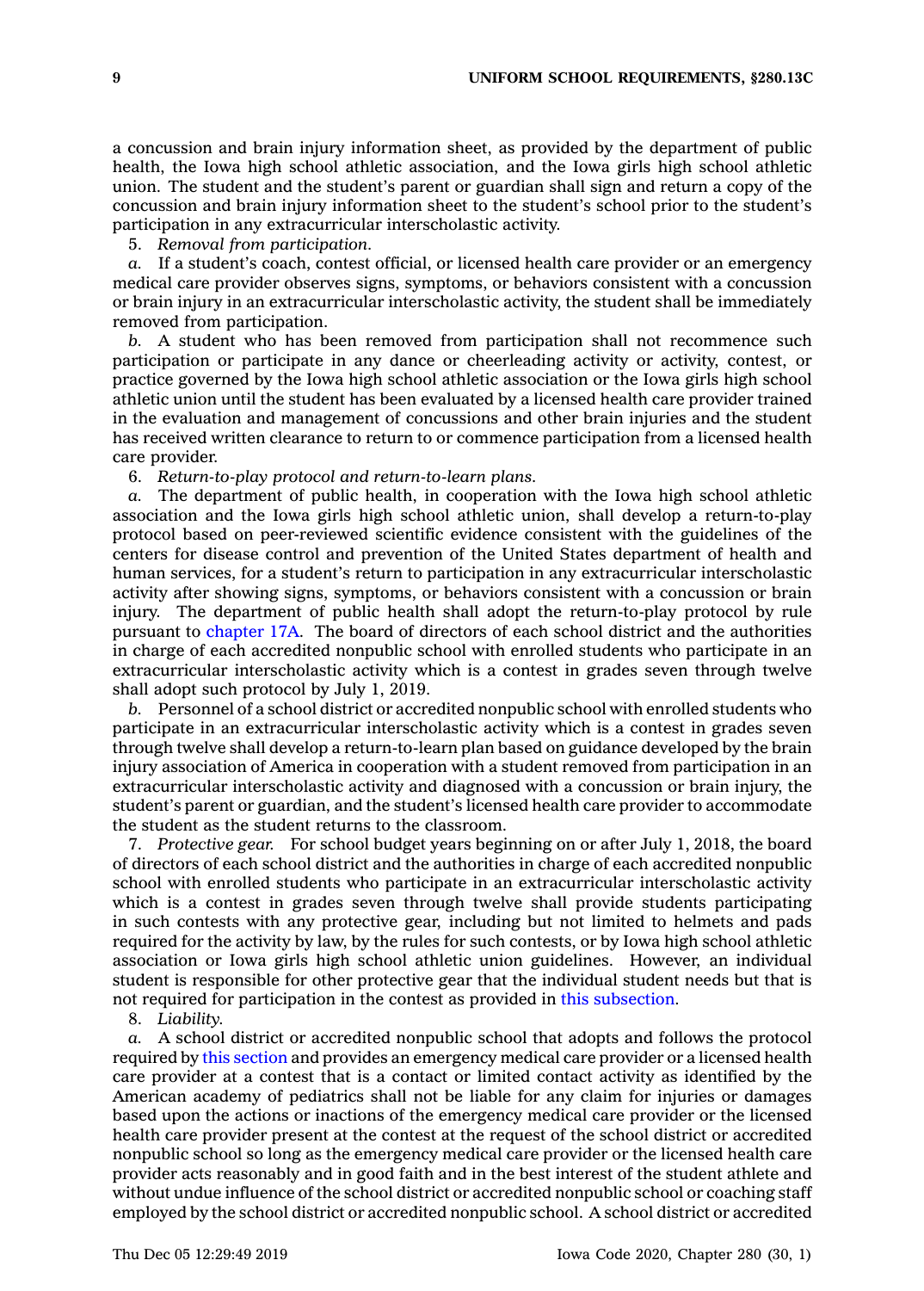nonpublic school shall not be liable for any claim for injuries or damages if an emergency medical care provider or <sup>a</sup> licensed health care provider who was scheduled in accordance with <sup>a</sup> prearranged agreement with the school district or accredited nonpublic school to be present and available at <sup>a</sup> contest is not able to be present and available due to documentable, unforeseen circumstances and the school district or accredited nonpublic school otherwise followed the protocol.

*b.* An emergency medical care provider or <sup>a</sup> licensed health care provider providing care without compensation for <sup>a</sup> school district or accredited nonpublic school under this [section](https://www.legis.iowa.gov/docs/code/280.13C.pdf) shall not be liable for any claim for injuries or damages arising out of such care so long as the emergency medical care provider or the licensed health care provider acts reasonably and in good faith and in the best interest of the student athlete and without undue influence of the school district or accredited nonpublic school or coaching staff employed by the school district or accredited nonpublic school.

2011 [Acts,](https://www.legis.iowa.gov/docs/acts/2011/CH0032.pdf) ch 32, §1; 2012 Acts, ch [1023,](https://www.legis.iowa.gov/docs/acts/2012/CH1023.pdf) §40; 2018 Acts, ch [1131,](https://www.legis.iowa.gov/docs/acts/2018/CH1131.pdf) §1, 3; 2018 Acts, ch [1172,](https://www.legis.iowa.gov/docs/acts/2018/CH1172.pdf) [§25,](https://www.legis.iowa.gov/docs/acts/2018/CH1172.pdf) 26

Adoption of return-to-play protocol by school districts and accredited nonpublic schools with enrolled students who participate in an extracurricular interscholastic contest activity in grades 7 through 12 if rules by department of public health not effective as of July 1, 2019; 2018 Acts, ch [1131,](https://www.legis.iowa.gov/docs/acts/2018/CH1131.pdf) §2

# **280.14 School requirements — administration.**

1. The board or governing authority of each school or school district subject to the provisions of this [chapter](https://www.legis.iowa.gov/docs/code//280.pdf) shall establish and maintain adequate administration, school staffing, personnel assignment policies, teacher qualifications, certification requirements, facilities, equipment, grounds, graduation requirements, instructional requirements, instructional materials, maintenance procedures, and policies on extracurricular activities. In addition, the board or governing authority of each school or school district shall provide such principals as it finds necessary to provide effective supervision and administration for each school and its faculty and student body.

2. An individual who is employed or contracted as <sup>a</sup> superintendent by <sup>a</sup> school or school district may also serve as an elementary or secondary principal in the same school or school district.

[C66, 71, 73, §257.25(11, 15); C75, 77, 79, 81, §280.14] 93 [Acts,](https://www.legis.iowa.gov/docs/acts/1993/CH0004.pdf) ch 4, §2; 2003 [Acts,](https://www.legis.iowa.gov/docs/acts/2003/CH0180.pdf) ch 180, §34 Credit towards graduation for military basic training, see §256.11(15)

#### **280.15 Joint employment and sharing.**

1. Two or more public school districts may jointly employ and share the services of any school personnel, or acquire and share the use of classrooms, laboratories, equipment and facilities. Classes made available to students in the manner provided in this [section](https://www.legis.iowa.gov/docs/code/280.15.pdf) shall be considered as complying with the requirements of [section](https://www.legis.iowa.gov/docs/code/275.1.pdf) 275.1 relating to the maintenance of kindergarten and twelve grades by <sup>a</sup> school district. If students attend classes in another school district under this [section](https://www.legis.iowa.gov/docs/code/280.15.pdf) under an agreement that provides for whole grade sharing, the boards of directors of districts entering into these agreements shall provide for sharing the costs and expenses as provided in sections 282.10 [through](https://www.legis.iowa.gov/docs/code/282.10.pdf) 282.12. If <sup>a</sup> district that has entered into <sup>a</sup> whole grade sharing agreement determines that <sup>a</sup> need exists to hire additional employees because of the whole grade sharing agreement, the district shall determine the nature and number of the necessary new positions. The district terminating employees as <sup>a</sup> result of <sup>a</sup> whole grade sharing agreement shall notify any other district, which is <sup>a</sup> party to the agreement, of the names and addresses of those terminated. Individuals who were employed by <sup>a</sup> district that entered into <sup>a</sup> whole grade sharing agreement and who were terminated as <sup>a</sup> result of the agreement shall be notified that the new positions exist and that they may apply for the new positions. The board shall offer the new position to an applicant from among those who were terminated as <sup>a</sup> result of the agreement if the applicant is licensed for the new position or, in the case of unlicensed personnel, is otherwise qualified. If two or more individuals from among those terminated as <sup>a</sup> result of the agreement apply for <sup>a</sup> single position, the applicant who is best qualified in the opinion of the board shall be offered the new position. However, the board is not required to offer <sup>a</sup> new position to applicants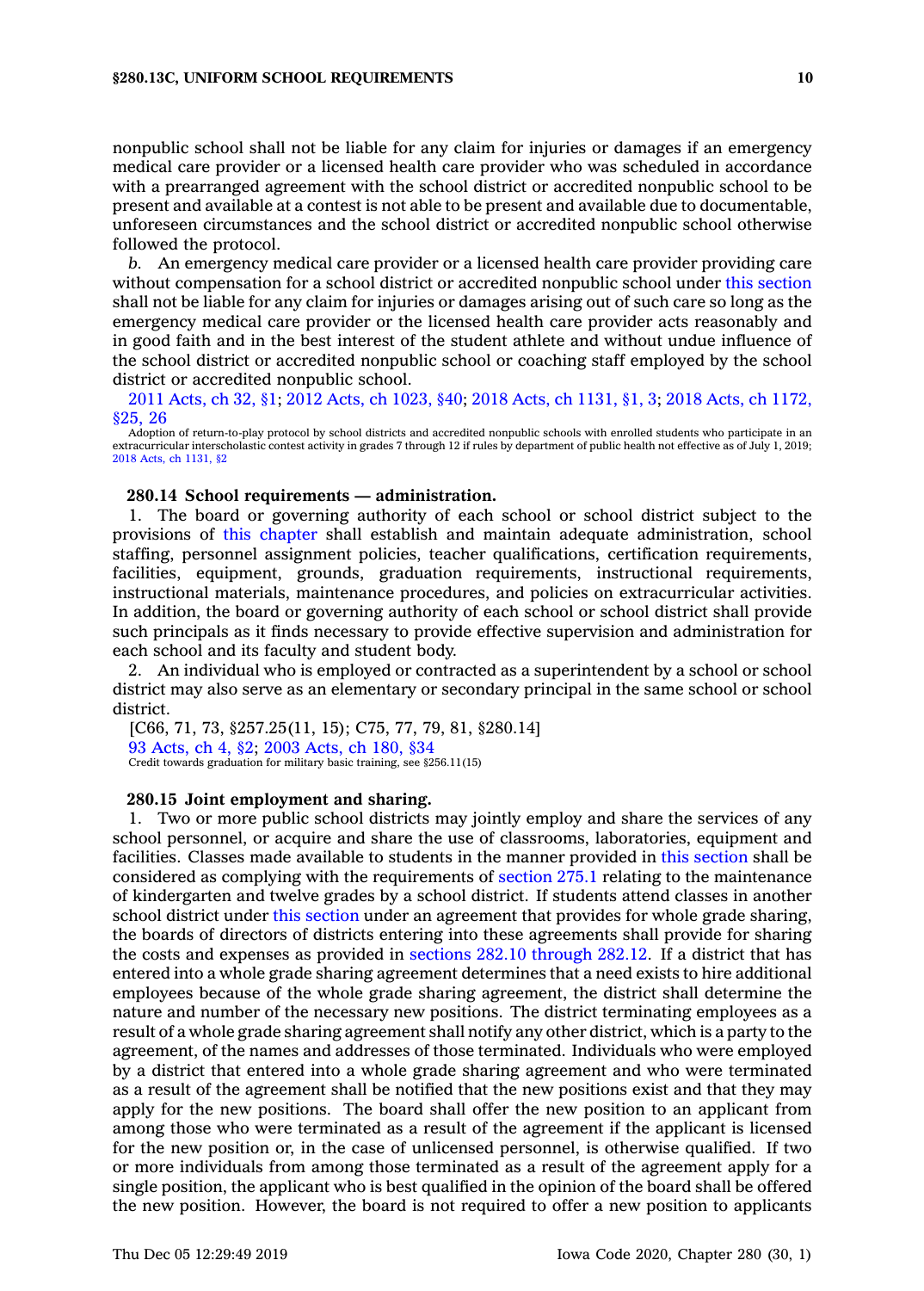who were among those who were terminated as <sup>a</sup> result of the agreement beyond two school years. An employee who accrued benefits before <sup>a</sup> whole grade sharing agreement resulted in the employee's termination shall not, as <sup>a</sup> result of reemployment under this [section](https://www.legis.iowa.gov/docs/code/280.15.pdf), forfeit accrued vacation, accrued sick leave, longevity, completion of probationary status as defined by section [279.19](https://www.legis.iowa.gov/docs/code/279.19.pdf), or salary or placement on <sup>a</sup> salary schedule based upon the employee's years of experience.

2. *a.* When <sup>a</sup> special education personnel pooling agreement, which has been entered into between an area education agency and <sup>a</sup> public school district pursuant to [section](https://www.legis.iowa.gov/docs/code/273.5.pdf) [273.5](https://www.legis.iowa.gov/docs/code/273.5.pdf), is terminated, the public school district shall assume the contractual obligations for any teachers assigned to the district under the agreement. Teachers, for whom the contractual obligations are assumed by <sup>a</sup> district, shall be given credit for completion of any probationary status under section [279.19](https://www.legis.iowa.gov/docs/code/279.19.pdf), be placed on the salary schedule and retain all leaves, benefits, and seniority rights accumulated as if the teacher had been originally employed under the agreement which exists between the public school district and the district's collective bargaining unit, consistent with the teacher's education and experience.

*b.* A teacher who is employed under <sup>a</sup> pooling agreement and assigned to special education facilities that are separate from and not part of local school district facilities shall, if the teacher's employment terminates upon termination of the pooling agreement, be offered any teaching position that is similar to the position previously held by the teacher under the pooling agreement, which is vacant in any of the local school districts which participated in the pooling agreement, provided that the teacher possesses the appropriate license for the position. Teachers employed by <sup>a</sup> local school district under this paragraph shall have the same rights, privileges, and protection as teachers whose contractual obligations are assumed by <sup>a</sup> district to which the teacher previously had been assigned under <sup>a</sup> special education personnel pooling agreement.

[C66, 71, 73, §257.25(16); C75, 77, 79, 81, §280.15]

85 [Acts,](https://www.legis.iowa.gov/docs/acts/85/CH0212.pdf) ch 212, §9; 87 [Acts,](https://www.legis.iowa.gov/docs/acts/87/CH0224.pdf) ch 224, §54; 90 Acts, ch [1219,](https://www.legis.iowa.gov/docs/acts/90/CH1219.pdf) §1; 91 [Acts,](https://www.legis.iowa.gov/docs/acts/91/CH0117.pdf) ch 117, §1; 94 [Acts,](https://www.legis.iowa.gov/docs/acts/94/CH1083.pdf) ch [1083,](https://www.legis.iowa.gov/docs/acts/94/CH1083.pdf) §1; 2010 Acts, ch [1061,](https://www.legis.iowa.gov/docs/acts/2010/CH1061.pdf) §180 Referred to in [§257.11](https://www.legis.iowa.gov/docs/code/257.11.pdf), [257.31](https://www.legis.iowa.gov/docs/code/257.31.pdf), [275.1](https://www.legis.iowa.gov/docs/code/275.1.pdf), [275.2](https://www.legis.iowa.gov/docs/code/275.2.pdf), [282.10](https://www.legis.iowa.gov/docs/code/282.10.pdf)

See also §256.12

# **280.16 Self-administration of asthma or other airway constricting disease medication or epinephrine auto-injectors.**

1. *Definitions.* For purposes of this [section](https://www.legis.iowa.gov/docs/code/280.16.pdf):

*a. "Epinephrine auto-injector"* means <sup>a</sup> device for immediate self-administration or administration by another trained individual of <sup>a</sup> measured dose of epinephrine to <sup>a</sup> person at risk of anaphylaxis.

*b.* "*Licensed health care professional"* means <sup>a</sup> person licensed under [chapter](https://www.legis.iowa.gov/docs/code//148.pdf) 148 to practice medicine and surgery or osteopathic medicine and surgery, an advanced registered nurse practitioner licensed under [chapter](https://www.legis.iowa.gov/docs/code//152.pdf) 152 or [152E](https://www.legis.iowa.gov/docs/code//152E.pdf) and registered with the board of nursing, or <sup>a</sup> physician assistant licensed to practice under the supervision of <sup>a</sup> physician as authorized in [chapters](https://www.legis.iowa.gov/docs/code//147.pdf) 147 and [148C](https://www.legis.iowa.gov/docs/code//148C.pdf).

*c. "Medication"* means <sup>a</sup> drug that meets the definition provided in [section](https://www.legis.iowa.gov/docs/code/126.2.pdf) 126.2, [subsection](https://www.legis.iowa.gov/docs/code/126.2.pdf) 8, has an individual prescription label, is prescribed by <sup>a</sup> licensed health care professional for <sup>a</sup> student, and pertains to the student's asthma or other airway constricting disease or risk of anaphylaxis.

*d. "Self-administration"* means <sup>a</sup> student's discretionary use of medication prescribed by <sup>a</sup> licensed health care professional for the student.

2. The board of directors of <sup>a</sup> school district and the authorities in charge of an accredited nonpublic school shall permit the self-administration of medication by <sup>a</sup> student with asthma or other airway constricting disease or the use of an epinephrine auto-injector by <sup>a</sup> student with <sup>a</sup> risk of anaphylaxis if the following conditions are met:

*a.* The student's parent or guardian provides to the school written authorization for the self-administration of medication or for the use of an epinephrine auto-injector.

*b.* The student's parent or guardian provides to the school <sup>a</sup> written statement from the student's licensed health care professional containing the following information: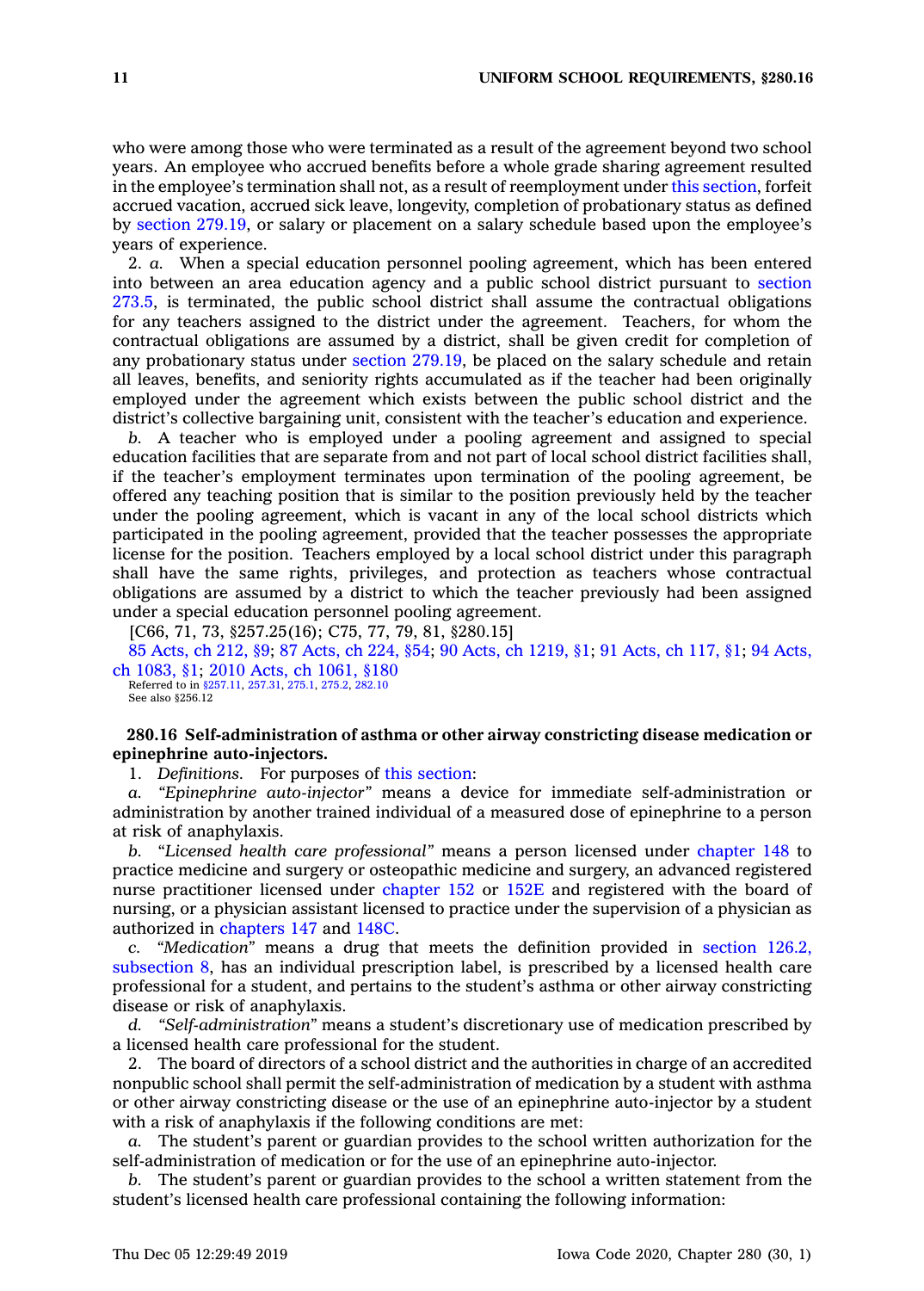(1) The name and purpose of the medication or epinephrine auto-injector.

(2) The prescribed dosage.

(3) The times at which or the special circumstances under which the medication or epinephrine auto-injector is to be administered.

*c.* The parent or guardian and the school meet the requirements of [subsection](https://www.legis.iowa.gov/docs/code/280.16.pdf) 3.

3. The school district or accredited nonpublic school shall notify the parent or guardian of the student, in writing, that the school district or accredited nonpublic school and its employees are to incur no liability, except for gross negligence, as <sup>a</sup> result of any injury arising from self-administration of medication or use of an epinephrine auto-injector by the student. The parent or guardian of the student shall sign <sup>a</sup> statement acknowledging that the school district or nonpublic school is to incur no liability, except for gross negligence, as <sup>a</sup> result of self-administration of medication or use of an epinephrine auto-injector by the student. A school district or accredited nonpublic school and its employees acting reasonably and in good faith shall incur no liability for any improper use of medication or an epinephrine auto-injector as defined in this [section](https://www.legis.iowa.gov/docs/code/280.16.pdf) or for supervising, monitoring, or interfering with <sup>a</sup> student's self-administration of medication or use of an epinephrine auto-injector as defined in this [section](https://www.legis.iowa.gov/docs/code/280.16.pdf).

4. The permission for self-administration of medication or use of an epinephrine auto-injector is effective for the school year for which it is granted and shall be renewed each subsequent school year upon fulfillment of the requirements of this [section](https://www.legis.iowa.gov/docs/code/280.16.pdf). However, the parent or guardian shall immediately notify the school of any changes in the conditions listed under [subsection](https://www.legis.iowa.gov/docs/code/280.16.pdf) 2.

5. Provided that the requirements of this [section](https://www.legis.iowa.gov/docs/code/280.16.pdf) are fulfilled, <sup>a</sup> student with asthma or other airway constricting disease may possess and use the student's medication and <sup>a</sup> student with <sup>a</sup> written statement from <sup>a</sup> licensed health care professional on file pursuant to [subsection](https://www.legis.iowa.gov/docs/code/280.16.pdf) 2, paragraph *"a"*, may use an epinephrine auto-injector while in school, at school-sponsored activities, under the supervision of school personnel, and before or after normal school activities, such as while in before-school or after-school care on school-operated property. If the student misuses this privilege, the privilege may be withdrawn. A school district or nonpublic school shall notify <sup>a</sup> student's parent or guardian before withdrawing the privilege to use an epinephrine auto-injector.

6. Information provided to the school under [subsection](https://www.legis.iowa.gov/docs/code/280.16.pdf) 2 shall be kept on file in the office of the school nurse or, in the absence of <sup>a</sup> school nurse, the school's administrator.

7. The Iowa braille and sight saving school, the state school for the deaf, and the institutions under the control of the department of human services as provided in [section](https://www.legis.iowa.gov/docs/code/218.1.pdf) [218.1](https://www.legis.iowa.gov/docs/code/218.1.pdf) are exempt from the provisions of this [section](https://www.legis.iowa.gov/docs/code/280.16.pdf).

2004 Acts, ch [1059,](https://www.legis.iowa.gov/docs/acts/2004/CH1059.pdf) §1; 2008 Acts, ch [1088,](https://www.legis.iowa.gov/docs/acts/2008/CH1088.pdf) §117; 2015 [Acts,](https://www.legis.iowa.gov/docs/acts/2015/CH0029.pdf) ch 29, §114; 2015 [Acts,](https://www.legis.iowa.gov/docs/acts/2015/CH0068.pdf) ch 68, §2 Referred to in [§135.185](https://www.legis.iowa.gov/docs/code/135.185.pdf), [135.190](https://www.legis.iowa.gov/docs/code/135.190.pdf), [147A.1](https://www.legis.iowa.gov/docs/code/147A.1.pdf), [280.16A](https://www.legis.iowa.gov/docs/code/280.16A.pdf)

#### **280.16A Epinephrine auto-injector supply.**

1. For purposes of this [section](https://www.legis.iowa.gov/docs/code/280.16A.pdf), unless the context otherwise requires:

- *a. "Epinephrine auto-injector"* means the same as provided in [section](https://www.legis.iowa.gov/docs/code/280.16.pdf) 280.16.
- *b. "Licensed health care professional"* means the same as provided in [section](https://www.legis.iowa.gov/docs/code/280.16.pdf) 280.16.

*c. "Personnel authorized to administer epinephrine"* means <sup>a</sup> school nurse or other employee of <sup>a</sup> school district or accredited nonpublic school trained and authorized to administer an epinephrine auto-injector.

2. Notwithstanding any other provision of law to the contrary, <sup>a</sup> licensed health care professional may prescribe epinephrine auto-injectors in the name of <sup>a</sup> school district or accredited nonpublic school to be maintained for use as provided in this [section](https://www.legis.iowa.gov/docs/code/280.16A.pdf).

3. The board of directors in charge of each school district and the authorities in charge of each accredited nonpublic school may obtain <sup>a</sup> prescription for epinephrine auto-injectors and maintain <sup>a</sup> supply of such auto-injectors in <sup>a</sup> secure location at each school for use as provided in this [section](https://www.legis.iowa.gov/docs/code/280.16A.pdf). The board and the authorities shall replace epinephrine auto-injectors in the supply upon use or expiration. Personnel authorized to administer epinephrine may possess and administer epinephrine auto-injectors from the supply as provided in this [section](https://www.legis.iowa.gov/docs/code/280.16A.pdf).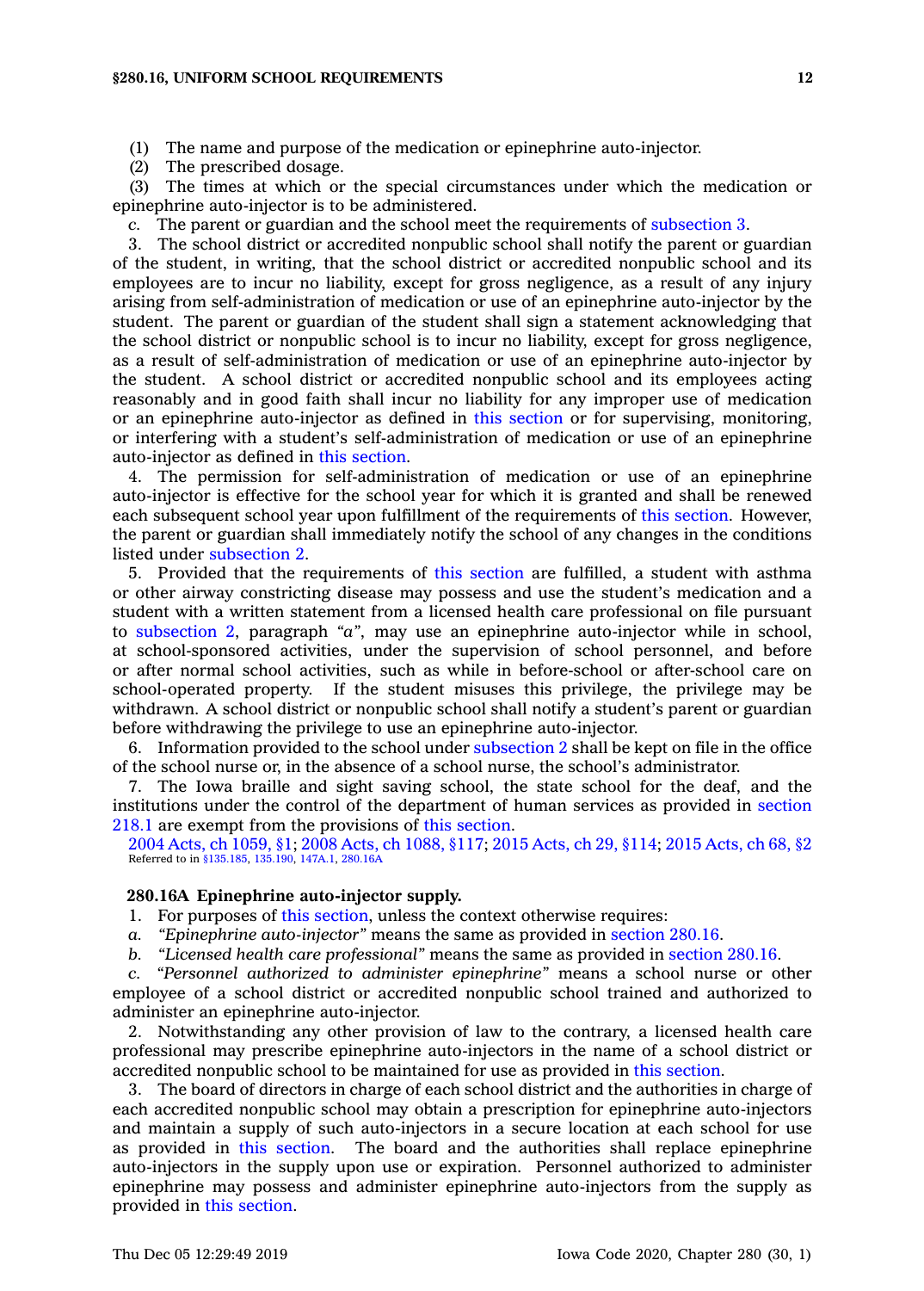4. Personnel authorized to administer epinephrine may provide or administer an epinephrine auto-injector from the school's supply to <sup>a</sup> student or other individual if such personnel reasonably and in good faith believe the student or other individual is having an anaphylactic reaction.

5. The following persons, provided they have acted reasonably and in good faith, shall not be liable for any injury arising from the provision, administration, or assistance in the administration of an epinephrine auto-injector as provided in this [section](https://www.legis.iowa.gov/docs/code/280.16A.pdf):

*a.* Any personnel authorized to administer epinephrine who provide, administer, or assist in the administration of an epinephrine auto-injector to <sup>a</sup> student or other individual present at the school who such personnel believe to be having an anaphylactic reaction.

*b.* A school district or accredited nonpublic school employing the personnel.

*c.* The board of directors in charge of the school district or authorities in charge of the accredited nonpublic school.

*d.* The prescriber of the epinephrine auto-injector.

6. The department of education, the board of medicine, the board of nursing, and the board of pharmacy shall, in consultation with an organization representing school nurses, adopt rules pursuant to [chapter](https://www.legis.iowa.gov/docs/code//17A.pdf) 17A to implement and administer this [section](https://www.legis.iowa.gov/docs/code/280.16A.pdf), including but not limited to standards and procedures for the prescription, distribution, storage, replacement, and administration of epinephrine auto-injectors, and for training and authorization to be required for personnel authorized to administer epinephrine.

2015 [Acts,](https://www.legis.iowa.gov/docs/acts/2015/CH0068.pdf) ch 68, §3

### **280.17 Procedures for handling child abuse reports.**

1. The board of directors of <sup>a</sup> school district and the authorities in charge of <sup>a</sup> nonpublic school shall prescribe procedures, in accordance with the guidelines contained in the model policy developed by the department of education in consultation with the department of human services, and adopted by the department of education pursuant to [chapter](https://www.legis.iowa.gov/docs/code//17A.pdf) 17A, for the handling of reports of child abuse, as defined in section 232.68, [subsection](https://www.legis.iowa.gov/docs/code/232.68.pdf) 2, paragraph *"a"*, subparagraph (1), (3), or (5), alleged to have been committed by an employee or agent of the public or nonpublic school.

2. *a.* The board of directors of <sup>a</sup> school district and the authorities in charge of an accredited nonpublic school shall place on administrative leave <sup>a</sup> school employee who is the subject of an investigation of an alleged incident of abuse of <sup>a</sup> student conducted in accordance with 281 [IAC](https://www.legis.iowa.gov/docs/ACO/chapter/281.102.pdf) ch. 102.

*b.* If the results of an investigation of abuse of <sup>a</sup> student by <sup>a</sup> school employee who holds <sup>a</sup> license, certificate, authorization, or statement of recognition issued by the board of educational examiners finds that the school employee's conduct constitutes <sup>a</sup> crime under any other statute, the board or the authorities, as appropriate, shall report the results of the investigation to the board of educational examiners.

85 [Acts,](https://www.legis.iowa.gov/docs/acts/85/CH0173.pdf) ch 173, §27; 98 Acts, ch [1100,](https://www.legis.iowa.gov/docs/acts/98/CH1100.pdf) §36; 2011 [Acts,](https://www.legis.iowa.gov/docs/acts/2011/CH0132.pdf) ch 132, §95, 106; 2015 [Acts,](https://www.legis.iowa.gov/docs/acts/2015/CH0029.pdf) ch 29, §42 Referred to in [§321.375](https://www.legis.iowa.gov/docs/code/321.375.pdf)

#### **280.17A Procedures for handling dangerous weapons.**

The board of directors of <sup>a</sup> public school and the authorities in control of <sup>a</sup> nonpublic school shall prescribe procedures requiring school officials to report to local law enforcement agencies any dangerous weapon, as defined in [section](https://www.legis.iowa.gov/docs/code/702.7.pdf) 702.7, possessed on school premises in violation of school policy or state law.

95 [Acts,](https://www.legis.iowa.gov/docs/acts/1995/CH0191.pdf) ch 191, §21

### **280.17B Students suspended or expelled for possession of dangerous weapons.**

The board of directors of <sup>a</sup> public school and the authorities in control of <sup>a</sup> nonpublic school shall prescribe procedures for continued school involvement with <sup>a</sup> student who is suspended or expelled for possession of <sup>a</sup> dangerous weapon, as defined in [section](https://www.legis.iowa.gov/docs/code/702.7.pdf) 702.7, on school premises in violation of state law and for the reintegration of the student into the school following the suspension or expulsion.

95 [Acts,](https://www.legis.iowa.gov/docs/acts/1995/CH0191.pdf) ch 191, §22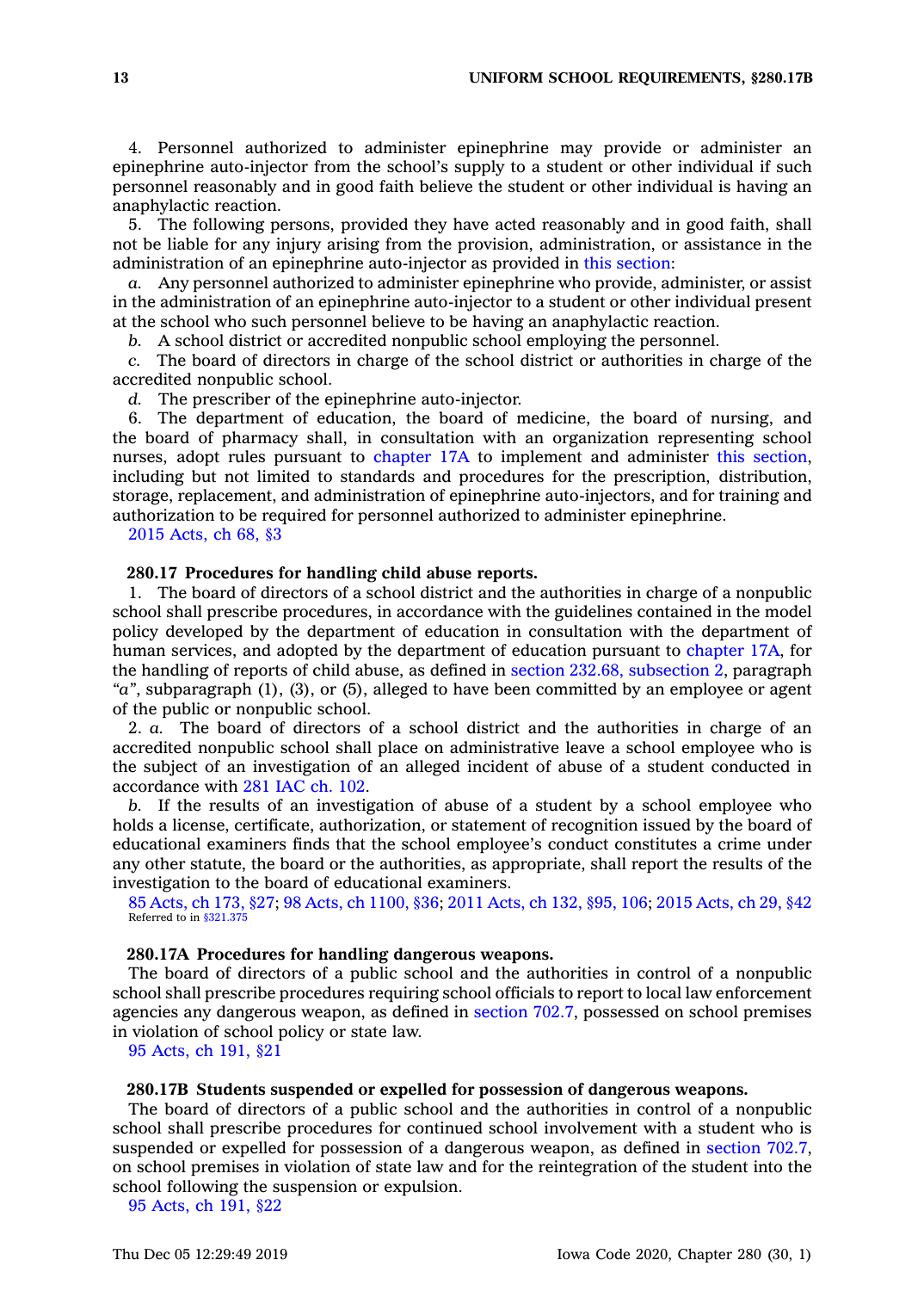#### **280.18 Student achievement goals.** Repealed by 2001 [Acts,](https://www.legis.iowa.gov/docs/acts/2001/CH0159.pdf) ch 159, §18.

### **280.19 Plans for at-risk children.**

The board of directors of each public school district shall incorporate, into the kindergarten admissions program, criteria and procedures for identification and integration of at-risk children and their developmental needs. This incorporation shall be part of the comprehensive school improvement plan developed and implemented in accordance with section 256.7, [subsection](https://www.legis.iowa.gov/docs/code/256.7.pdf) 21, paragraph *"a"*.

88 Acts, ch [1114,](https://www.legis.iowa.gov/docs/acts/88/CH1114.pdf) §4; 2001 [Acts,](https://www.legis.iowa.gov/docs/acts/2001/CH0159.pdf) ch 159, §14; 2018 Acts, ch [1057,](https://www.legis.iowa.gov/docs/acts/2018/CH1057.pdf) §9

### **280.19A Alternative options education programs — disclosure of records.**

1. By January 15, 1995, each school district shall adopt <sup>a</sup> plan to provide alternative options education programs to students who are either at risk of dropping out or have dropped out. An alternative options education program may be provided in <sup>a</sup> district, through <sup>a</sup> sharing agreement with <sup>a</sup> school in <sup>a</sup> contiguous district, or through an areawide program available at the community college serving the merged area in which the school district is located. Each area education agency shall provide assistance in establishing <sup>a</sup> plan to provide alternative education options to students attending <sup>a</sup> public school in <sup>a</sup> district served by the agency.

2. If <sup>a</sup> district has not adopted <sup>a</sup> plan as required in this [section](https://www.legis.iowa.gov/docs/code/280.19A.pdf) and implemented the plan by January 15, 1996, the area education agency serving the district shall assist the district with developing <sup>a</sup> plan and an alternative options education program for the pupil. When <sup>a</sup> plan is developed, the district shall be responsible for the operation of the program and shall reimburse the area education agency for the actual costs incurred by the area education agency under this [section](https://www.legis.iowa.gov/docs/code/280.19A.pdf).

3. Notwithstanding section 22.7, [subsection](https://www.legis.iowa.gov/docs/code/22.7.pdf) 1, records kept regarding <sup>a</sup> student who has participated in <sup>a</sup> program under this [section](https://www.legis.iowa.gov/docs/code/280.19A.pdf) shall be requested by school officials of <sup>a</sup> public or nonpublic receiving school in which the student seeks to enroll, and shall be provided by the sending school. A school official who receives information under this [section](https://www.legis.iowa.gov/docs/code/280.19A.pdf) shall disclose this information only to those school officials and employees whose duties require them to be involved with the student. A school official or employee who discloses information received under this [section](https://www.legis.iowa.gov/docs/code/280.19A.pdf) in violation of this [subsection](https://www.legis.iowa.gov/docs/code/280.19A.pdf) shall be subject to disciplinary action, including but not limited to reprimand, suspension, or termination. *"School officials and employees"* means those officials and persons employed by <sup>a</sup> nonpublic school or public school district, and area education agency staff members who provide services to schools or school districts.

90 Acts, ch 1271, [§1102](https://www.legis.iowa.gov/docs/acts/90/CH1271.pdf); 94 Acts, ch [1131,](https://www.legis.iowa.gov/docs/acts/94/CH1131.pdf) §4; 94 Acts, ch [1172,](https://www.legis.iowa.gov/docs/acts/94/CH1172.pdf) §30; 2017 [Acts,](https://www.legis.iowa.gov/docs/acts/2017/CH0054.pdf) ch 54, §43 Referred to in [§279.9A](https://www.legis.iowa.gov/docs/code/279.9A.pdf)

Minimum hours of instruction requirement adopted by state board of education not applicable to alternative programs; 90 Acts, ch [1271,](https://www.legis.iowa.gov/docs/acts/90/CH1271.pdf) [§1104](https://www.legis.iowa.gov/docs/acts/90/CH1271.pdf)

#### **280.20 Career and technical agriculture education.**

1. It is the intent of the general assembly to encourage the public secondary schools to develop comprehensive programs for career and technical education in agriculture technology to meet the diverse needs of Iowa's students and to ensure an adequate supply of trained and skilled individuals in all phases of the agriculture industry. The board of directors of each public school district may develop, as part of the curriculum in grades nine through twelve, programs for career and technical education in agriculture technology.

2. *a.* It is also the intent of the general assembly to encourage the development of programs for career and technical education in agriculture technology which are structured on <sup>a</sup> twelve-month basis and which include the following:

(1) Provision for twelve-month extended contracts to permit entrepreneurial agricultural experience, summer program planning, and recordkeeping.

(2) Submission of an annual summer program by each career and technical agriculture instructor employed on an extended contract basis.

(3) Provision for instructional supervision for agricultural occupational experience programs.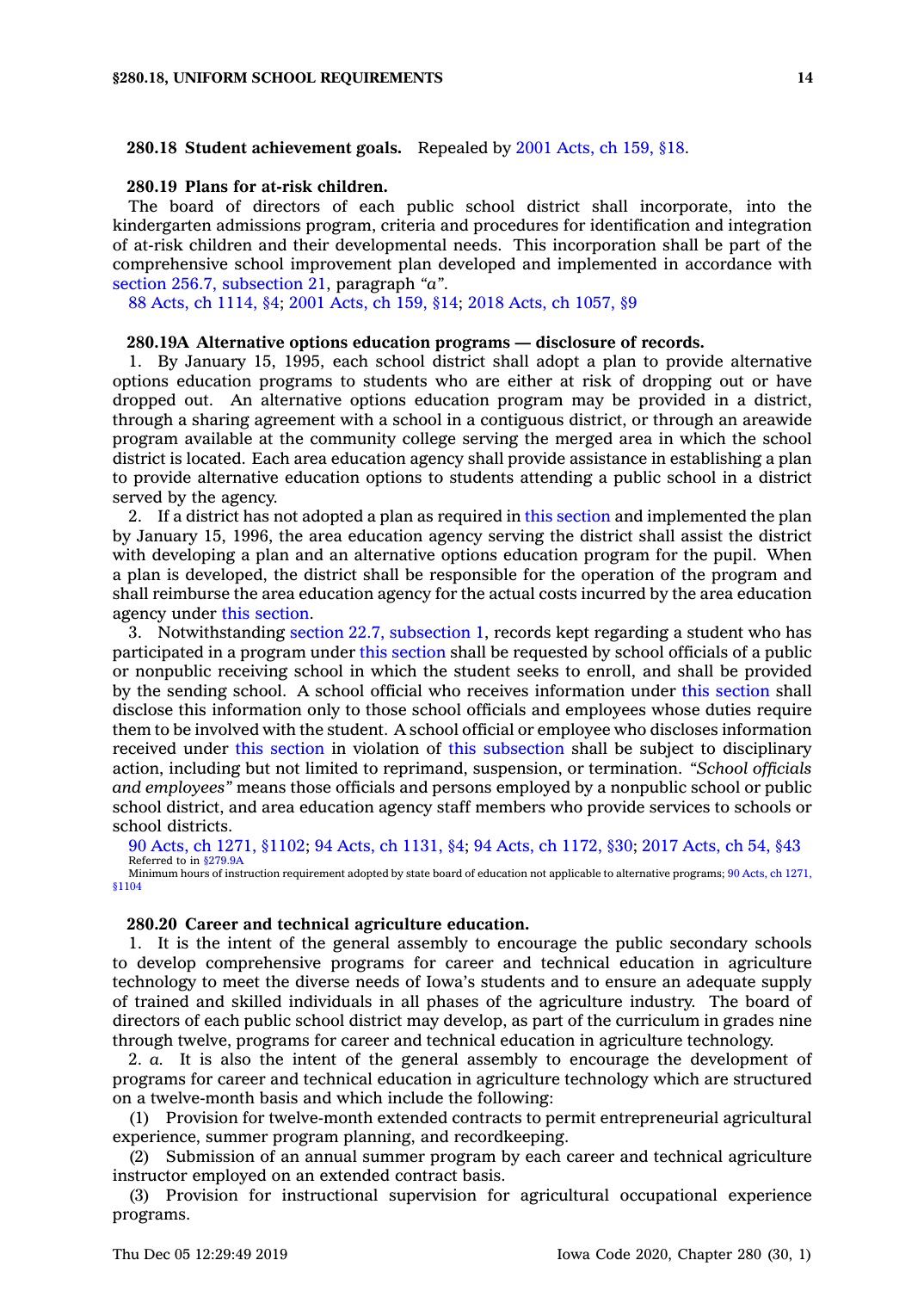*b.* Supervision and accountability of career and technical agriculture teachers employed for extended contracts are the responsibility of the local school board.

88 Acts, ch [1264,](https://www.legis.iowa.gov/docs/acts/88/CH1264.pdf) §2; 2010 Acts, ch [1031,](https://www.legis.iowa.gov/docs/acts/2010/CH1031.pdf) §274; 2010 Acts, ch [1069,](https://www.legis.iowa.gov/docs/acts/2010/CH1069.pdf) §79; 2016 Acts, ch [1108,](https://www.legis.iowa.gov/docs/acts/2016/CH1108.pdf) [§66](https://www.legis.iowa.gov/docs/acts/2016/CH1108.pdf)

### **280.21 Corporal punishment — burden of proof.**

1. An employee of <sup>a</sup> public school district, accredited nonpublic school, or area education agency shall not inflict, or cause to be inflicted, corporal punishment upon <sup>a</sup> student. For purposes of this [section](https://www.legis.iowa.gov/docs/code/280.21.pdf), *"corporal punishment"* means the intentional physical punishment of <sup>a</sup> student. An employee's physical contact with the body of <sup>a</sup> student shall not be considered corporal punishment if it is reasonable and necessary under the circumstances and is not designed or intended to cause pain or if the employee uses reasonable force, as defined under [section](https://www.legis.iowa.gov/docs/code/704.1.pdf) 704.1, for the protection of the employee, the student, or other students; to obtain the possession of <sup>a</sup> weapon or other dangerous object within <sup>a</sup> student's control; or for the protection of property. The department of education shall adopt rules to implement [this](https://www.legis.iowa.gov/docs/code/280.21.pdf) [section](https://www.legis.iowa.gov/docs/code/280.21.pdf).

2. A school employee who, in the reasonable course of the employee's employment responsibilities, comes into physical contact with <sup>a</sup> student shall be granted immunity from any civil or criminal liability which might otherwise be incurred or imposed as <sup>a</sup> result of such physical contact, if the physical contact is reasonable under the circumstances and involves the following:

*a.* Encouraging, supporting, or disciplining the student.

- *b.* Protecting the employee, the student, or other students.
- *c.* Obtaining possession of <sup>a</sup> weapon or other dangerous object within <sup>a</sup> student's control.
- *d.* Protecting employee, student, or school property.
- *e.* Quelling <sup>a</sup> disturbance or preventing an act threatening physical harm to any person.

*f.* Removing <sup>a</sup> disruptive student from class or any area of the school premises, or from school-sponsored activities off school premises.

*g.* Preventing <sup>a</sup> student from the self-infliction of harm.

- *h.* Self-defense.
- *i.* Any other legitimate educational activity.

3. To prevail in <sup>a</sup> civil action alleging <sup>a</sup> violation of this [section](https://www.legis.iowa.gov/docs/code/280.21.pdf) the party bringing the action shall prove the violation by clear and convincing evidence. Any school employee determined in <sup>a</sup> civil action to have been wrongfully accused under this [section](https://www.legis.iowa.gov/docs/code/280.21.pdf) shall be awarded reasonable monetary damages, in light of the circumstances involved, against the party bringing the action.

89 [Acts,](https://www.legis.iowa.gov/docs/acts/89/CH0071.pdf) ch 71, §1; 90 Acts, ch [1218,](https://www.legis.iowa.gov/docs/acts/90/CH1218.pdf) §1; 94 Acts, ch [1131,](https://www.legis.iowa.gov/docs/acts/94/CH1131.pdf) §5; 98 Acts, ch [1195,](https://www.legis.iowa.gov/docs/acts/98/CH1195.pdf) §1; 2018 [Acts,](https://www.legis.iowa.gov/docs/acts/2018/CH1057.pdf) ch [1057,](https://www.legis.iowa.gov/docs/acts/2018/CH1057.pdf) §10

Referred to in [§232.71B](https://www.legis.iowa.gov/docs/code/232.71B.pdf)

### **280.21A Leave — episode of violence.**

1. *a.* A school employee who, in the course of employment, suffers <sup>a</sup> personal injury causing temporary total disability, or <sup>a</sup> permanent partial or total disability, resulting from an episode of violence toward that employee, for which workers' compensation under [chapter](https://www.legis.iowa.gov/docs/code//85.pdf) [85](https://www.legis.iowa.gov/docs/code//85.pdf) is payable, shall be entitled to receive workers' compensation, which the district shall supplement in order for the employee to receive full salary and benefits for the shortest of the following periods:

(1) One year from the date of the disability.

(2) The period during which the employee is disabled and incapable of employment.

*b.* During the period described in paragraph *"a"*, subparagraph (1) or (2), the school employee shall not be required to use accumulated sick leave or vacation.

2. The school district may require the employee, as <sup>a</sup> condition of receiving benefits under this [section](https://www.legis.iowa.gov/docs/code/280.21A.pdf), to provide <sup>a</sup> signed statement that justifies the use of this leave and, if medical attention is required, <sup>a</sup> certificate from <sup>a</sup> licensed physician that states the nature and duration of the leave.

3. For purposes of this [section](https://www.legis.iowa.gov/docs/code/280.21A.pdf), *"school employee"* means <sup>a</sup> person employed by <sup>a</sup>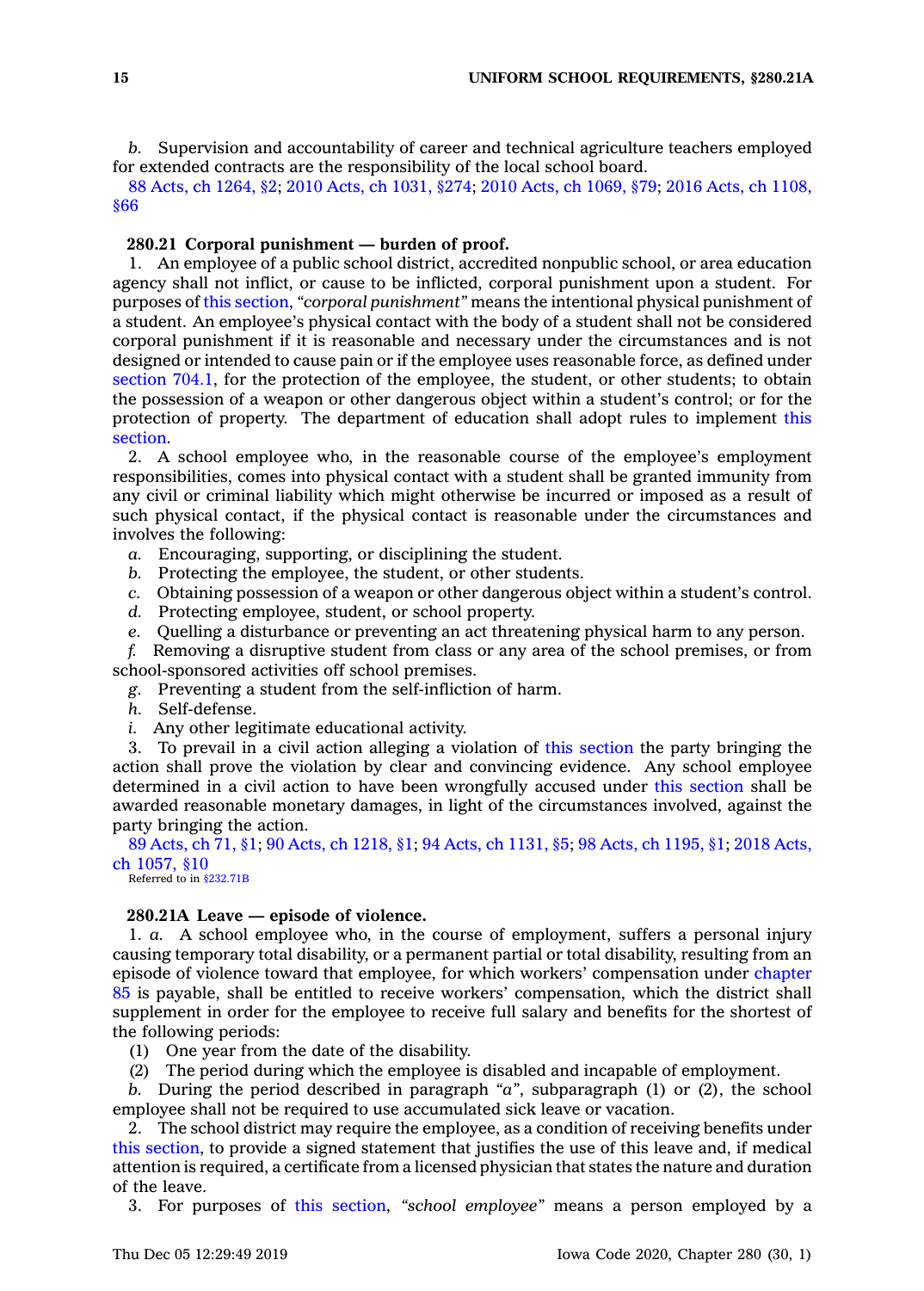nonpublic school or school district, or any area education agency staff member who provides services to <sup>a</sup> school or school district.

94 Acts, ch [1131,](https://www.legis.iowa.gov/docs/acts/94/CH1131.pdf) §6; 2010 Acts, ch [1061,](https://www.legis.iowa.gov/docs/acts/2010/CH1061.pdf) §101

### **280.21B Expulsion — weapons in school.**

The board of directors of <sup>a</sup> school district and the authorities in charge of <sup>a</sup> nonpublic school which receives services supported by federal funds shall expel from school for <sup>a</sup> period of not less than one year <sup>a</sup> student who is determined to have brought <sup>a</sup> weapon to <sup>a</sup> school or knowingly possessed <sup>a</sup> weapon at <sup>a</sup> school under the jurisdiction of the board or the authorities. However, the superintendent or chief administering officer of <sup>a</sup> school or school district may modify expulsion requirements on <sup>a</sup> case-by-case basis. This [section](https://www.legis.iowa.gov/docs/code/280.21B.pdf) shall not be construed to prevent the board of directors of <sup>a</sup> school district or the authorities in charge of <sup>a</sup> nonpublic school that have expelled <sup>a</sup> student from the student's regular school setting from providing educational services to the student in an alternative setting. If both this [section](https://www.legis.iowa.gov/docs/code/280.21B.pdf) and [section](https://www.legis.iowa.gov/docs/code/282.4.pdf) 282.4 apply, this [section](https://www.legis.iowa.gov/docs/code/280.21B.pdf) takes precedence over [section](https://www.legis.iowa.gov/docs/code/282.4.pdf) [282.4](https://www.legis.iowa.gov/docs/code/282.4.pdf). For purposes of this [section](https://www.legis.iowa.gov/docs/code/280.21B.pdf), *"weapon"* means <sup>a</sup> firearm as defined in 18 U.S.C. §921. This [section](https://www.legis.iowa.gov/docs/code/280.21B.pdf) shall be construed in <sup>a</sup> manner consistent with the federal Individuals with Disabilities Education Act, 20 U.S.C. §1400 et seq.

95 [Acts,](https://www.legis.iowa.gov/docs/acts/1995/CH0191.pdf) ch 191, §23 Referred to in [§279.9A](https://www.legis.iowa.gov/docs/code/279.9A.pdf)

### **280.22 Student exercise of free expression.**

1. Except as limited by this [section](https://www.legis.iowa.gov/docs/code/280.22.pdf), students of the public schools have the right to exercise freedom of speech, including the right of expression in official school publications.

- 2. Students shall not express, publish, or distribute any of the following:
- *a.* Materials which are obscene.
- *b.* Materials which are libelous or slanderous under [chapter](https://www.legis.iowa.gov/docs/code//659.pdf) 659.
- *c.* Materials which encourage students to do any of the following:
- (1) Commit unlawful acts.
- (2) Violate lawful school regulations.
- (3) Cause the material and substantial disruption of the orderly operation of the school.

3. There shall be no prior restraint of material prepared for official school publications except when the material violates this [section](https://www.legis.iowa.gov/docs/code/280.22.pdf).

4. Each board of directors of <sup>a</sup> public school shall adopt rules in the form of <sup>a</sup> written publications code, which shall include reasonable provisions for the time, place, and manner of conducting such activities within its jurisdiction. The board shall make the code available to the students and their parents.

5. Student editors of official school publications shall assign and edit the news, editorial, and feature content of their publications subject to the limitations of this [section](https://www.legis.iowa.gov/docs/code/280.22.pdf). Journalism advisers of students producing official school publications shall supervise the production of the student staff, to maintain professional standards of English and journalism, and to comply with this [section](https://www.legis.iowa.gov/docs/code/280.22.pdf).

6. Any expression made by students in the exercise of free speech, including student expression in official school publications, shall not be deemed to be an expression of school policy, and the public school district and school employees or officials shall not be liable in any civil or criminal action for any student expression made or published by students, unless the school employees or officials have interfered with or altered the content of the student speech or expression, and then only to the extent of the interference or alteration of the speech or expression.

7. *"Official school publications"* means material produced by students in the journalism, newspaper, yearbook, or writing classes and distributed to the student body either free or for <sup>a</sup> fee.

8. This [section](https://www.legis.iowa.gov/docs/code/280.22.pdf) does not prohibit <sup>a</sup> board of directors of <sup>a</sup> public school from adopting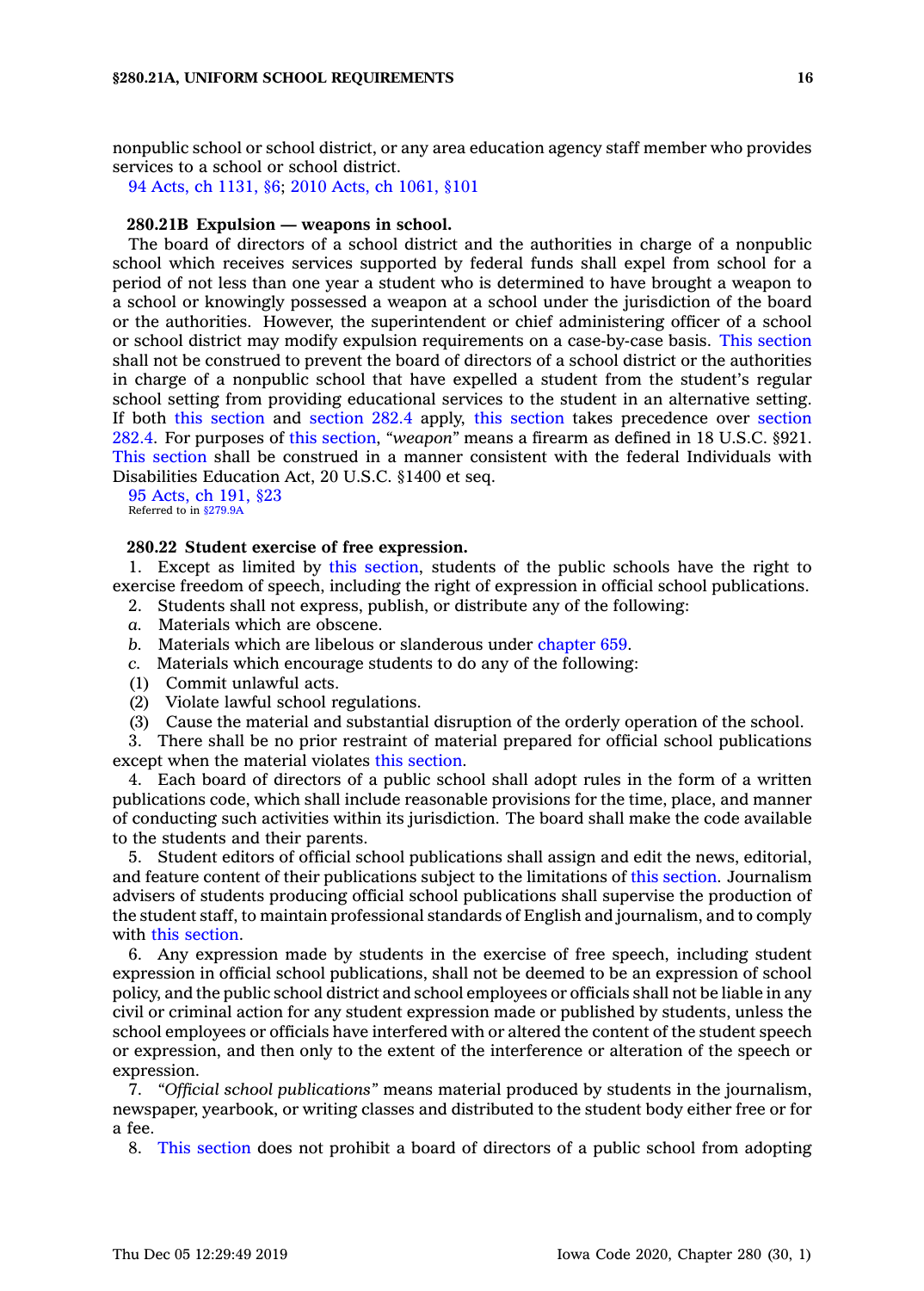otherwise valid rules relating to oral communications by students upon the premises of each school.

89 [Acts,](https://www.legis.iowa.gov/docs/acts/1989/CH0155.pdf) ch 155, §1 Referred to in [§279.58](https://www.legis.iowa.gov/docs/code/279.58.pdf)

# **280.23 Student health services.**

The board of directors of each public school district and the authorities in charge of each nonpublic school shall not require nonadministrative personnel to perform any special health services or intrusive nonemergency medical services for students unless the nonadministrative personnel are licensed or otherwise qualified and have consented to perform the services.

92 Acts, ch [1033,](https://www.legis.iowa.gov/docs/acts/1992/CH1033.pdf) §1

#### **280.24 Procedures for reporting drug or alcohol possession or use.**

The board of directors of each public school and the authorities in charge of each accredited nonpublic school shall prescribe procedures to report any use or possession of alcoholic liquor, wine, or beer or any controlled substance on school premises to local law enforcement agencies, if the use or possession is in violation of school policy or state law. The procedures may include <sup>a</sup> provision which does not require <sup>a</sup> report when the school officials have determined that <sup>a</sup> school at-risk or other student assistance program would be jeopardized if <sup>a</sup> student self reports.

97 [Acts,](https://www.legis.iowa.gov/docs/acts/1997/CH0126.pdf) ch 126, §38

#### **280.25 Information sharing — interagency agreements.**

1. The board of directors of each public school and the authorities in charge of each accredited nonpublic school shall adopt <sup>a</sup> policy and the superintendent of each public school shall adopt rules which provide that the school district or school may share information contained within <sup>a</sup> student's permanent record pursuant to an interagency agreement with state and local agencies that are part of the juvenile justice system. These agencies include, but are not limited to, juvenile court services, the department of human services, and local law enforcement authorities. The disclosure of information shall be directly related to the juvenile justice system's ability to effectively serve, prior to adjudication, the student whose records are being released.

2. The purpose of the agreement shall be to reduce juvenile crime by promoting cooperation and collaboration and the sharing of appropriate information among the parties in <sup>a</sup> joint effort to improve school safety, reduce alcohol and illegal drug use, reduce truancy, reduce in-school and out-of-school suspensions, and to support alternatives to in-school and out-of-school suspensions and expulsions which provide structured and well-supervised educational programs supplemented by coordinated and appropriate services designed to correct behaviors that lead to truancy, suspension, and expulsions and to support students in successfully completing their education.

3. Information shared under the agreement shall be used solely for determining the programs and services appropriate to the needs of the juvenile or the juvenile's family, or coordinating the delivery of programs and services to the juvenile or the juvenile's family.

4. Information shared by the school district or school under the agreement is not admissible in any court proceedings which take place prior to <sup>a</sup> disposition hearing, unless written consent is obtained from <sup>a</sup> student's parent, guardian, or legal or actual custodian.

5. Information shared by another party to the agreement with <sup>a</sup> school district or school pursuant to an interagency agreement shall not be used as <sup>a</sup> basis for <sup>a</sup> school disciplinary action against <sup>a</sup> student.

6. The interagency agreement shall provide, and each signatory agency to the agreement shall certify in the agreement, that confidential information shared among the parties to the agreement shall remain confidential and shall not be shared with any other person, school, school district, or agency, unless otherwise provided by law.

7. Juvenile court social records may be disclosed in accordance with section [232.147,](https://www.legis.iowa.gov/docs/code/232.147.pdf) [subsection](https://www.legis.iowa.gov/docs/code/232.147.pdf) 9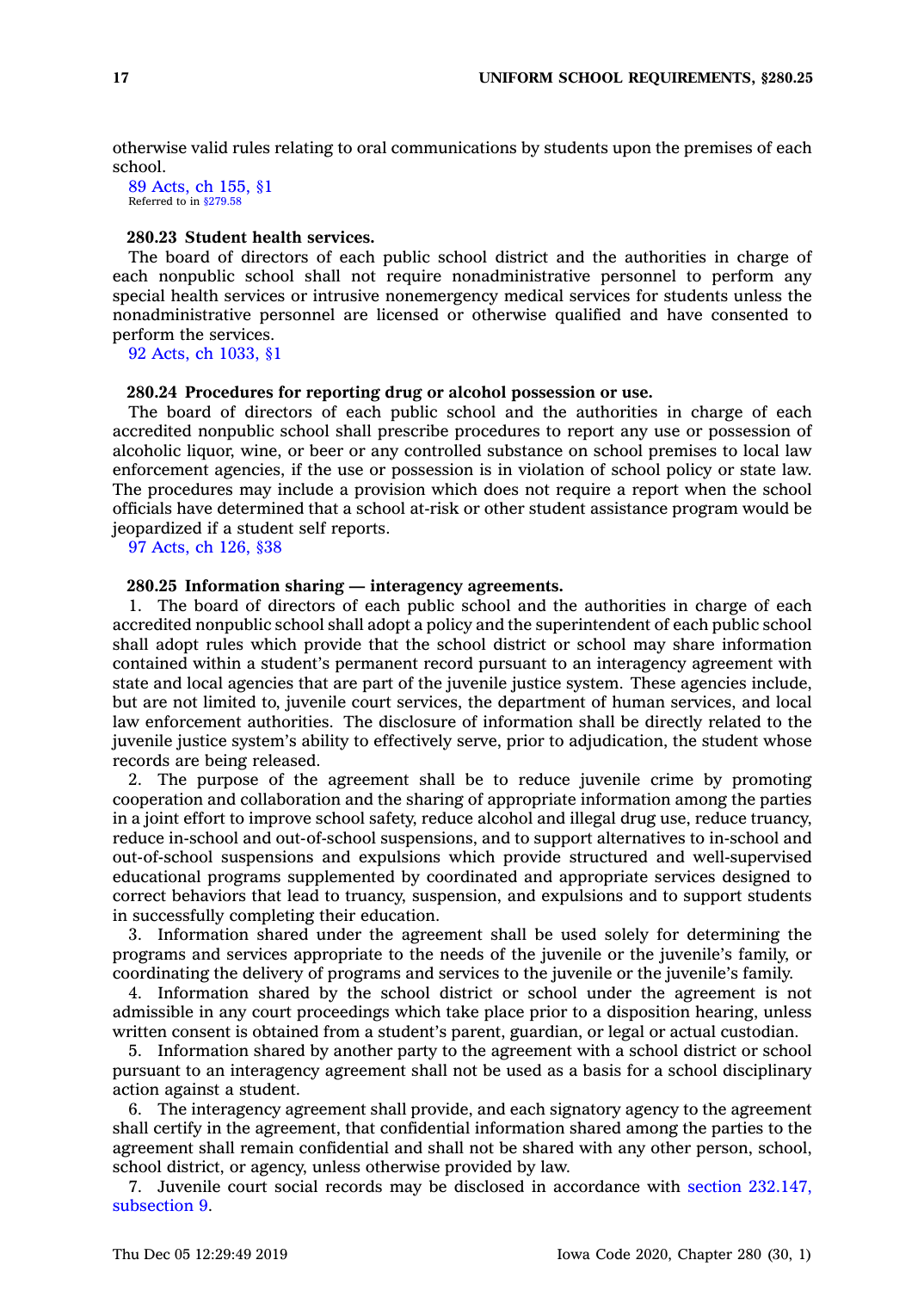8. A school or school district entering into an interagency agreement under this [section](https://www.legis.iowa.gov/docs/code/280.25.pdf) shall adopt <sup>a</sup> policy implementing the provisions of the interagency agreement. The policy shall include, but not be limited to, the provisions of the interagency agreement and the procedures to be used by the school or school district to share information from the student's permanent record with participating agencies. The policy shall be published in the student handbook.

97 [Acts,](https://www.legis.iowa.gov/docs/acts/1997/CH0126.pdf) ch 126, §39; 2000 Acts, ch [1123,](https://www.legis.iowa.gov/docs/acts/2000/CH1123.pdf) §4 Referred to in [§232.147](https://www.legis.iowa.gov/docs/code/232.147.pdf), [235A.15](https://www.legis.iowa.gov/docs/code/235A.15.pdf)

# **280.26 Intervention in altercations.**

1. An employee of <sup>a</sup> public school district, accredited nonpublic school, or area education agency may intervene in <sup>a</sup> fight or physical struggle occurring among students or between students and nonstudents that takes place in the presence of the school employee in <sup>a</sup> school building, on school premises, or at any school function or school-sponsored activity regardless of its location. The degree and force of the intervention may be as reasonably necessary, in the opinion of the school employee, to restore order and protect the safety of the individuals involved in the altercation and others in the vicinity of the altercation.

2. A person who is not an employee of <sup>a</sup> public school district, accredited nonpublic school, or area education agency may intervene in <sup>a</sup> fight or physical struggle occurring among students, or between students and nonstudents, that takes place in the presence of the nonemployee in <sup>a</sup> school building, on school premises, or at any school function or school-sponsored activity regardless of its location. The intervention may occur in the absence of an employee of <sup>a</sup> public school district, accredited nonpublic school, or area education agency, or at the request of such an employee, utilizing the degree and force of intervention reasonably necessary to restore order and protect the safety of the individuals involved in the altercation and others in the vicinity of the altercation. However, <sup>a</sup> person who intervenes in the absence of an employee of <sup>a</sup> public school district, accredited nonpublic school, or area education agency shall report the intervention and all relevant information regarding the situation as soon as reasonably possible to such an employee.

3. An employee of <sup>a</sup> public school district, accredited nonpublic school, or area education agency who intervenes in <sup>a</sup> fight or physical struggle pursuant to [subsection](https://www.legis.iowa.gov/docs/code/280.26.pdf) 1 shall be awarded reasonable monetary damages against <sup>a</sup> party bringing <sup>a</sup> civil action alleging <sup>a</sup> violation of this [section](https://www.legis.iowa.gov/docs/code/280.26.pdf), if it is determined in the action that the employee has been wrongfully accused. A nonemployee of <sup>a</sup> public school district, accredited nonpublic school, or area education agency who intervenes in <sup>a</sup> fight or physical struggle pursuant to [subsection](https://www.legis.iowa.gov/docs/code/280.26.pdf) 2 shall be limited to the recovery of reasonable attorney fees and court costs, if it is determined in <sup>a</sup> civil action alleging <sup>a</sup> violation of this [section](https://www.legis.iowa.gov/docs/code/280.26.pdf) that the nonemployee has been wrongfully accused.

98 Acts, ch [1195,](https://www.legis.iowa.gov/docs/acts/98/CH1195.pdf) §2; 2018 Acts, ch [1057,](https://www.legis.iowa.gov/docs/acts/2018/CH1057.pdf) §11

### **280.27 Reporting violence — immunity.**

An employee of <sup>a</sup> school district, an accredited nonpublic school, or an area education agency who participates in good faith and acts reasonably in the making of <sup>a</sup> report to, or investigation by, an appropriate person or agency regarding violence, threats of violence, physical or sexual abuse of <sup>a</sup> student, or other inappropriate activity against <sup>a</sup> school employee or student in <sup>a</sup> school building, on school grounds, or at <sup>a</sup> school-sponsored function shall be immune from civil or criminal liability relating to such action, as well as for participating in any administrative or judicial proceeding resulting from or relating to the report or investigation.

2000 Acts, ch [1162,](https://www.legis.iowa.gov/docs/acts/2000/CH1162.pdf) §1; 2011 [Acts,](https://www.legis.iowa.gov/docs/acts/2011/CH0132.pdf) ch 132, §96, 106 Referred to in [§613.21](https://www.legis.iowa.gov/docs/code/613.21.pdf) Similar provision, see §613.21

# **280.28 Harassment and bullying prohibited — policy — immunity.**

1. *Purpose — findings — policy.* The state of Iowa is committed to providing all students with <sup>a</sup> safe and civil school environment in which all members of the school community are treated with dignity and respect. The general assembly finds that <sup>a</sup> safe and civil school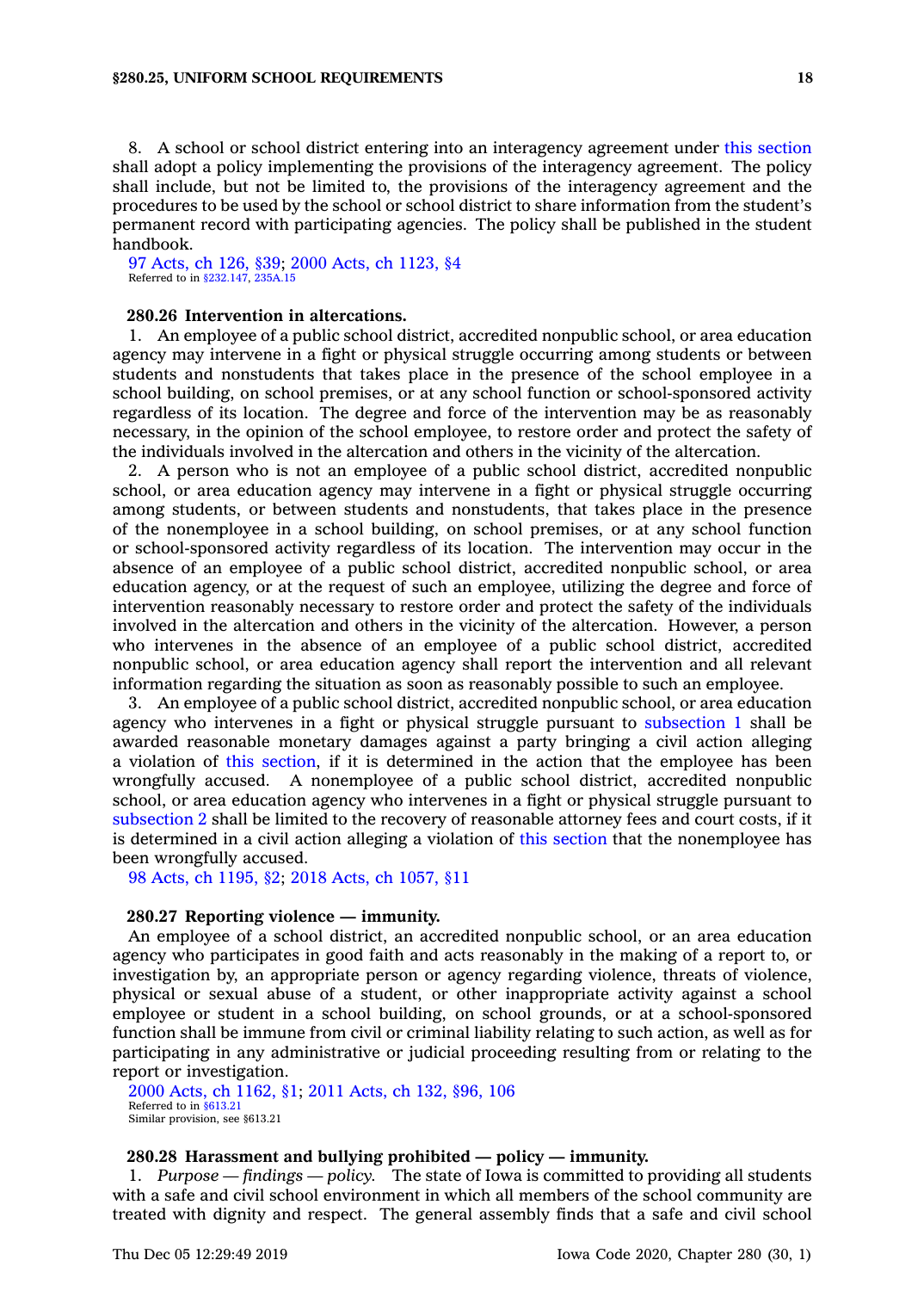environment is necessary for students to learn and achieve at high academic levels. Harassing and bullying behavior can seriously disrupt the ability of school employees to maintain <sup>a</sup> safe and civil environment, and the ability of students to learn and succeed. Therefore, it is the policy of the state of Iowa that school employees, volunteers, and students in Iowa schools shall not engage in harassing or bullying behavior.

2. *Definitions.* For purposes of this [section](https://www.legis.iowa.gov/docs/code/280.28.pdf), unless the context otherwise requires:

*a. "Electronic"* means any communication involving the transmission of information by wire, radio, optical cable, electromagnetic, or other similar means. *"Electronic"* includes but is not limited to communication via electronic mail, internet-based communications, pager service, cell phones, and electronic text messaging.

*b. "Harassment"* and *"bullying"* shall be construed to mean any electronic, written, verbal, or physical act or conduct toward <sup>a</sup> student which is based on any actual or perceived trait or characteristic of the student and which creates an objectively hostile school environment that meets one or more of the following conditions:

(1) Places the student in reasonable fear of harm to the student's person or property.

(2) Has <sup>a</sup> substantially detrimental effect on the student's physical or mental health.

(3) Has the effect of substantially interfering with <sup>a</sup> student's academic performance.

(4) Has the effect of substantially interfering with the student's ability to participate in or benefit from the services, activities, or privileges provided by <sup>a</sup> school.

*c. "Trait or characteristic of the student"* includes but is not limited to age, color, creed, national origin, race, religion, marital status, sex, sexual orientation, gender identity, physical attributes, physical or mental ability or disability, ancestry, political party preference, political belief, socioeconomic status, or familial status.

*d. "Volunteer"* means an individual who has regular, significant contact with students.

3. *Policy.* On or before September 1, 2007, the board of directors of <sup>a</sup> school district and the authorities in charge of each accredited nonpublic school shall adopt <sup>a</sup> policy declaring harassment and bullying in schools, on school property, and at any school function, or school-sponsored activity regardless of its location, in <sup>a</sup> manner consistent with this [section](https://www.legis.iowa.gov/docs/code/280.28.pdf), as against state and school policy. The board and the authorities shall make <sup>a</sup> copy of the policy available to all school employees, volunteers, students, and parents or guardians and shall take all appropriate steps to bring the policy against harassment and bullying and the responsibilities set forth in the policy to the attention of school employees, volunteers, students, and parents or guardians. Each policy shall, at <sup>a</sup> minimum, include all of the following components:

*a.* A statement declaring harassment and bullying to be against state and school policy. The statement shall include but not be limited to the following provisions:

(1) School employees, volunteers, and students in school, on school property, or at any school function or school-sponsored activity shall not engage in harassing and bullying behavior.

(2) School employees, volunteers, and students shall not engage in reprisal, retaliation, or false accusation against <sup>a</sup> victim, witness, or an individual who has reliable information about such an act of harassment or bullying.

*b.* A definition of harassment and bullying as set forth in this [section](https://www.legis.iowa.gov/docs/code/280.28.pdf).

*c.* A description of the type of behavior expected from school employees, volunteers, parents or guardians, and students relative to prevention measures, reporting, and investigation of harassment or bullying.

*d.* The consequences and appropriate remedial action for <sup>a</sup> person who violates the antiharassment and antibullying policy.

*e.* A procedure for reporting an act of harassment or bullying, including the identification by job title of the school official responsible for ensuring that the policy is implemented, and the identification of the person or persons responsible for receiving reports of harassment or bullying.

*f.* A procedure for the prompt investigation of complaints, either identifying the school superintendent or the superintendent's designee as the individual responsible for conducting the investigation, including <sup>a</sup> statement that investigators will consider the totality of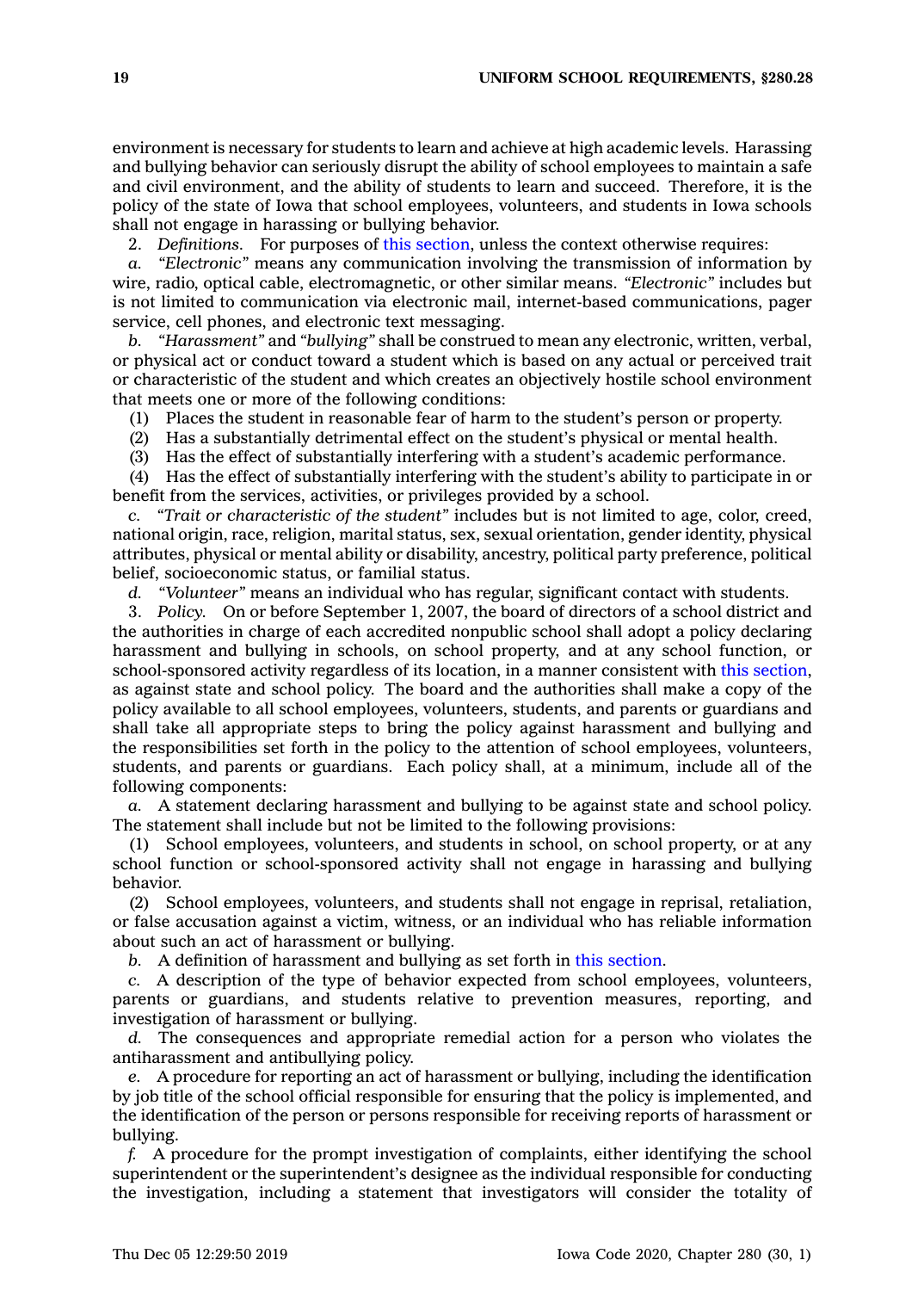circumstances presented in determining whether conduct objectively constitutes harassment or bullying under this [section](https://www.legis.iowa.gov/docs/code/280.28.pdf).

*g.* A statement of the manner in which the policy will be publicized.

4. *Programs encouraged.* The board of directors of <sup>a</sup> school district and the authorities in charge of each accredited nonpublic school are encouraged to establish programs designed to eliminate harassment and bullying in schools. To the extent that funds are available for these purposes, school districts and accredited nonpublic schools shall do the following:

*a.* Provide training on antiharassment and antibullying policies to school employees and volunteers who have significant contact with students.

*b.* Develop <sup>a</sup> process to provide school employees, volunteers, and students with the skills and knowledge to help reduce incidents of harassment and bullying.

5. *Immunity.* A school employee, volunteer, or student, or <sup>a</sup> student's parent or guardian who promptly, reasonably, and in good faith reports an incident of harassment or bullying, in compliance with the procedures in the policy adopted pursuant to this [section](https://www.legis.iowa.gov/docs/code/280.28.pdf), to the appropriate school official designated by the school district or accredited nonpublic school, shall be immune from civil or criminal liability relating to such report and to participation in any administrative or judicial proceeding resulting from or relating to the report.

6. *Collection requirement.* The board of directors of <sup>a</sup> school district and the authorities in charge of each nonpublic school shall develop and maintain <sup>a</sup> system to collect harassment and bullying incidence data.

7. *Integration of policy and reporting.* The board of directors of <sup>a</sup> school district and the authorities in charge of each nonpublic school shall integrate its antiharassment and antibullying policy into the comprehensive school improvement plan required under [section](https://www.legis.iowa.gov/docs/code/256.7.pdf) 256.7, [subsection](https://www.legis.iowa.gov/docs/code/256.7.pdf) 21, and shall report data collected under [subsection](https://www.legis.iowa.gov/docs/code/280.28.pdf) 6, as specified by the department, to the local community.

8. *Existing remedies not affected.* This [section](https://www.legis.iowa.gov/docs/code/280.28.pdf) shall not be construed to preclude <sup>a</sup> victim from seeking administrative or legal remedies under any applicable provision of law.

2007 [Acts,](https://www.legis.iowa.gov/docs/acts/2007/CH0009.pdf) ch 9, §2 Referred to in [§279.10](https://www.legis.iowa.gov/docs/code/279.10.pdf), [282.18](https://www.legis.iowa.gov/docs/code/282.18.pdf)

### **280.29 Enrollment of children adjudicated or in foster care — transfer of educational records — services.**

1. In order to facilitate the educational stability of children adjudicated under [chapter](https://www.legis.iowa.gov/docs/code//232.pdf) 232 or receiving foster care services, <sup>a</sup> school district, upon notification by an agency of the state that <sup>a</sup> child adjudicated under [chapter](https://www.legis.iowa.gov/docs/code//232.pdf) 232 or receiving foster care services is transferring to and enrolling in the school district, shall provide for the immediate and appropriate enrollment of the child. The school district shall do the following:

*a.* Work with an area education agency child welfare liaison, if the area education agency has employed such <sup>a</sup> liaison in accordance with section 273.2, [subsection](https://www.legis.iowa.gov/docs/code/273.2.pdf) 10, to develop systems to ease the enrollment transition of <sup>a</sup> child adjudicated under [chapter](https://www.legis.iowa.gov/docs/code//232.pdf) 232 or receiving foster care services to another school.

*b.* Develop procedures for awarding credit for coursework, including electives, completed by <sup>a</sup> child adjudicated under [chapter](https://www.legis.iowa.gov/docs/code//232.pdf) 232 or receiving foster care services while enrolled at another school.

(1) Credits and grades earned and offered for acceptance shall be based on official transcripts and shall be accepted without validation unless required under the receiving school district's accreditation requirements.

(2) If the child earned less than <sup>a</sup> passing grade for <sup>a</sup> unit of coursework, the school district may require the child to retake the class in middle or high school. If the school district determines the child's proficiencies in an elementary grade are substantially deficient, the child's parent or guardian shall be notified and intensive instructional services and supports pursuant to [section](https://www.legis.iowa.gov/docs/code/279.68.pdf) 279.68 shall be provided if appropriate.

*c.* Promote practices that facilitate access by <sup>a</sup> child adjudicated under [chapter](https://www.legis.iowa.gov/docs/code//232.pdf) 232 or receiving foster care services to extracurricular programs, summer programs, and credit transfer services.